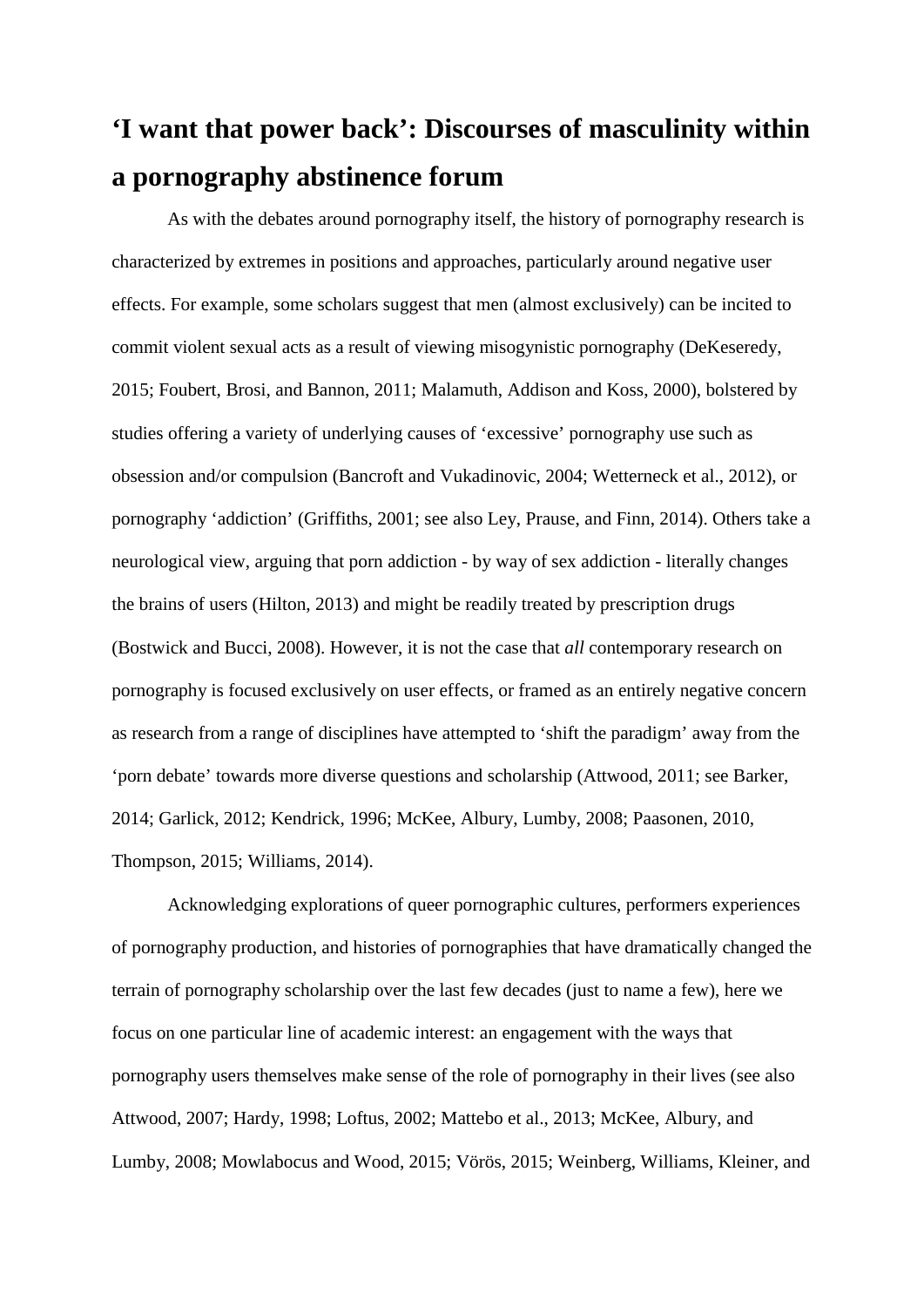Irizarry, 2010; Whisnant, 2010). As such in what follows, our interest is not with whether pornography is 'good' or 'bad', or either inherently transgressive or oppressive, but rather the ways that individuals speak about pornography and how doing so may both encourage and discourage different ways of understanding facets of gender and sexuality. Consistent with this goal, we cite here a range of scholars, some of whom seek to avoid polarities and alternatively position themselves somewhere in the critical spaces beyond the limitations of the pro/anti-pornography debate (Attwood, 2002; Mowlabocus and Wood, 2015; Williams, 2014).

Two studies of pornography consumption are of particular relevance to our approach and warrant further elaboration. Firstly, Simon Lindgren's (2010) analysis of porn fans' comments and interactions on the message boards of a website hosting pornographic links and content which indicated that a significant amount of conversation was devoted to fostering a 'viewer collective'. Lindgren highlights users' discursive investment in creating a sense of unity; a homosocial environment in which users cultivate a collective 'We' that almost supersedes the sanctioned topic of conversation about pornography performers. This 'collective' acts as an audience for individuals' expression of sexual desires and preferences, discussion of masturbatory sensations and practises, and the celebration of the possibilities enabled by hedonistic consumption of (and masturbation to) pornography. Lindgren's study provides insight into the intersection between pornography consumption and male bonding online, and highlights 'the online' as a site in which masculine norms hold the capacity to be both challenged and redeployed.

Secondly, a study by Gabriel Cavaglion (2009) offers a particularly illuminating account of online users' experiences of 'cyber-porn dependence' in an Italian pornography abstinence forum. Using 2000 messages posted in an online self-help community Caviglon's narrative analyses illustrates the multiple forms of distress offered by forum users, including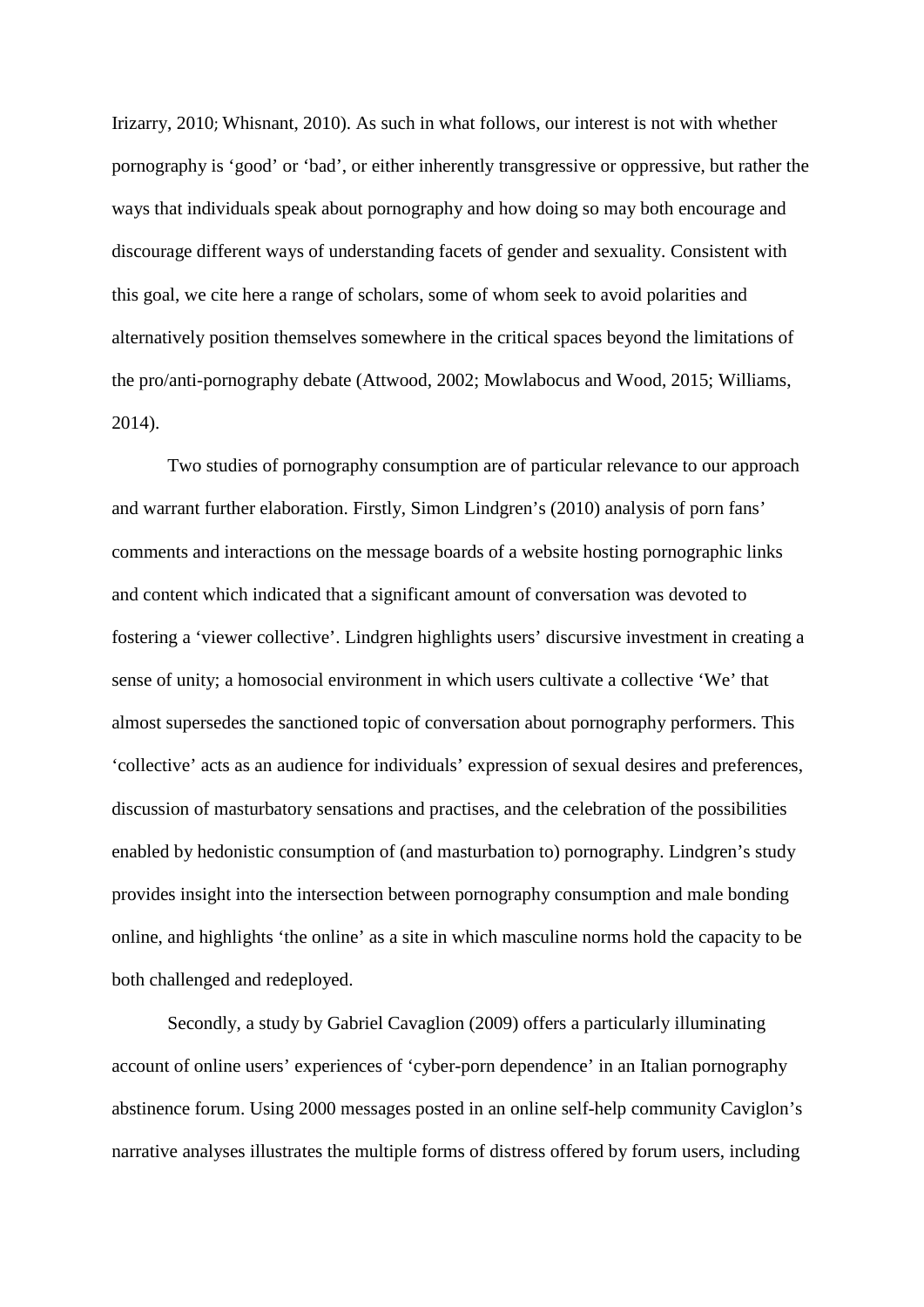concerns about escalating pornography use, a decline of their social and 'normal' sexual lives, and a feeling of losing control over their own behaviour. Cavaglion highlights a space in which conversations between pornography users convey expressions of a conflict between using pornography and widely held social expectations of expected sexual behaviours. Particularly revealing are the expressions of helplessness, and the attribution of power to pornography which is exercised over these users.

However, from the outset it is clear that Cavaglion's (2009) focus is to "map the common symptoms" (p. 296) of pornography dependence, leading to their conclusion that many of the posts present in the forums were indicative of user pathology. Although Cavaglion clearly manages to engage the voice of pornography users, we would suggest that this focus on the pathological nature of 'excessive' pornography use is too simplistic, in that the author did not engage with what can be argued is a struggle to reconcile the contradiction between abstinence and normative expectations of masculinity. In other words, perhaps the expressions of distress noted above were more nuanced than simply guilt or shame about their 'cyber-porn dependence' as was concluded. For example, some of the extracts used in Cavaglion's study could be read as ways for men to position themselves as not enjoying pornography because of its interruption of expected 'normal' sexual performance. Through such reading distress could be viewed as a discursive attempt to convey that masturbation to pornography is of lesser value than sex between partners.

<span id="page-2-4"></span><span id="page-2-3"></span><span id="page-2-2"></span><span id="page-2-1"></span><span id="page-2-0"></span>Notwithstanding our critique, Cavaglion's (2009) study suggests that online pornography abstinence forums could be a rich site for investigating men's concerns around the role of pornography in their lives. Of particular interest here is how the accounts of affective experiences may be indicative of users' struggles to reconcile pornography use, masturbation, and remaining "sober" from pornography with their expectations of how to 'do' masculinity. We venture that this struggle with masculine subjectivity potentially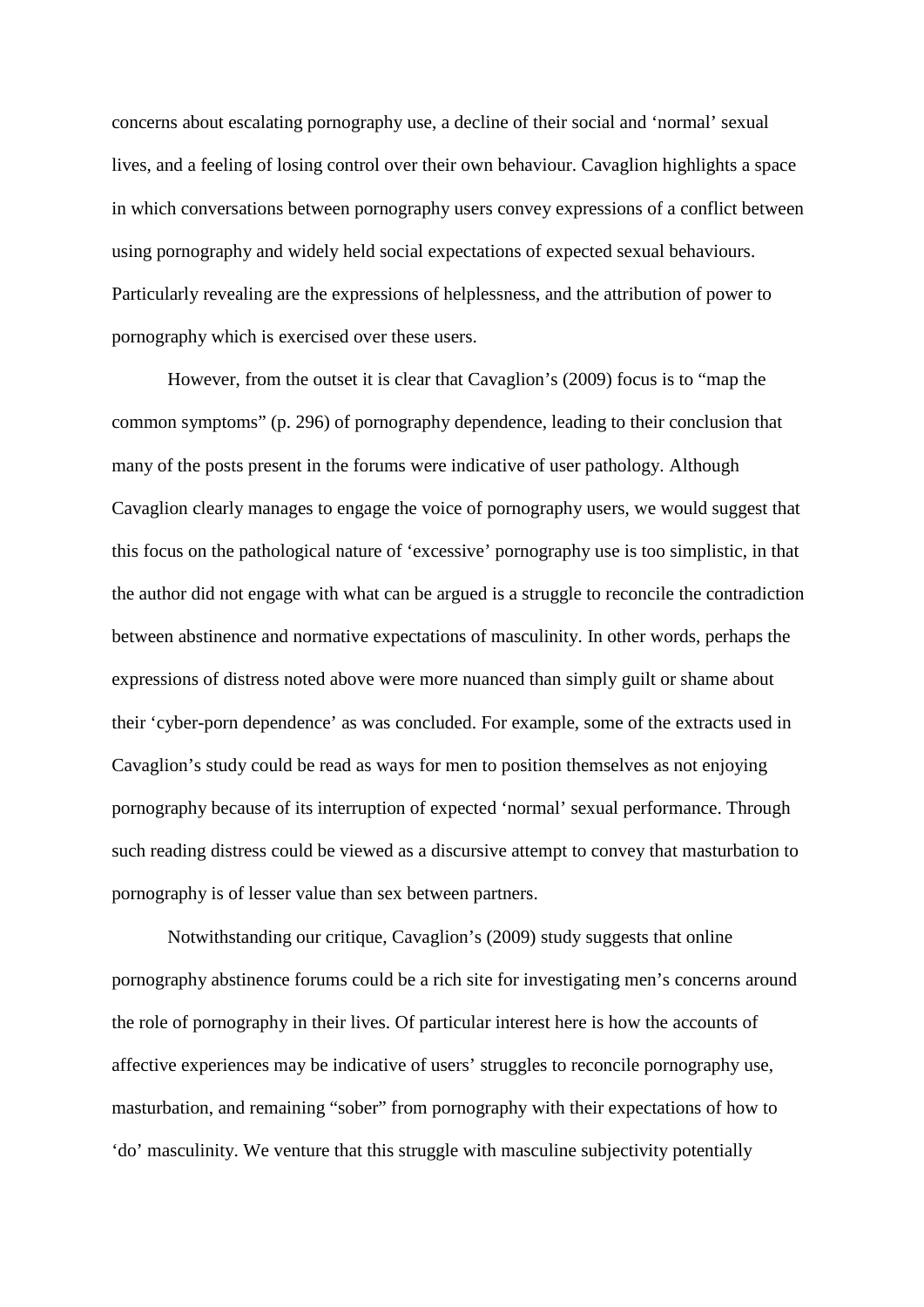underpins the kind of distress that Cavaglion reports. In this article we adopt a poststructuralist framework to examine the discursive work undertaken in a pornography abstinence forum concentrating on the ways that forum users reconcile their rejection of pornography with the perceived requirements of normative hetero-masculinity.

## **Details of the study**

The data presented in this paper were gathered from NoFap, a sub-forum on the social networking service 'reddit' (http://www.reddit.com). Reddit itself (also known as "The Frontpage of the Internet") is a massive media aggregate website which allows users to collect, comment, and rate a variety of media relating to special interest content. According to reddit's own statistics 54% of reddit's audience is based in the United States with a fairly even gender spl[i](#page-2-0)t in its user base (54% male, 46% female).<sup>i</sup> Registered users of the site can submit content (news and media links, images, text based posts, gifs, etc.) which are in turn either 'up' or 'down' voted by other registered reddit members. The site is divided into a vast number of special interest communities, known as 'sub-reddits', each with its own rules, moderators, and vocabulary.

The sub-reddit selected for the current study (http://www.reddit.com/r/NoFap) specifically hosts secular conversation threads about abstinence from masturbating to pornography, predominantly catering to self-identifying pornography 'addicts'. As such, overt discussions (or threads) concerning the effects and perceptions of pornography use are prevalent, and these directly address the subject of how pornography impacts individual men. While NoFap had reached over 200,000 registered members at the time of writing, actual demographics of this NoFap membership are very difficult to ascertain. In 2014 a member of NoFap created their own survey which was administered to the sub-reddit, and received some 4882 responses<sup>ii</sup>, and while there are a number of issues with the survey (many of which the creator readily points out), it is the closest and most recent demographic snapshot that we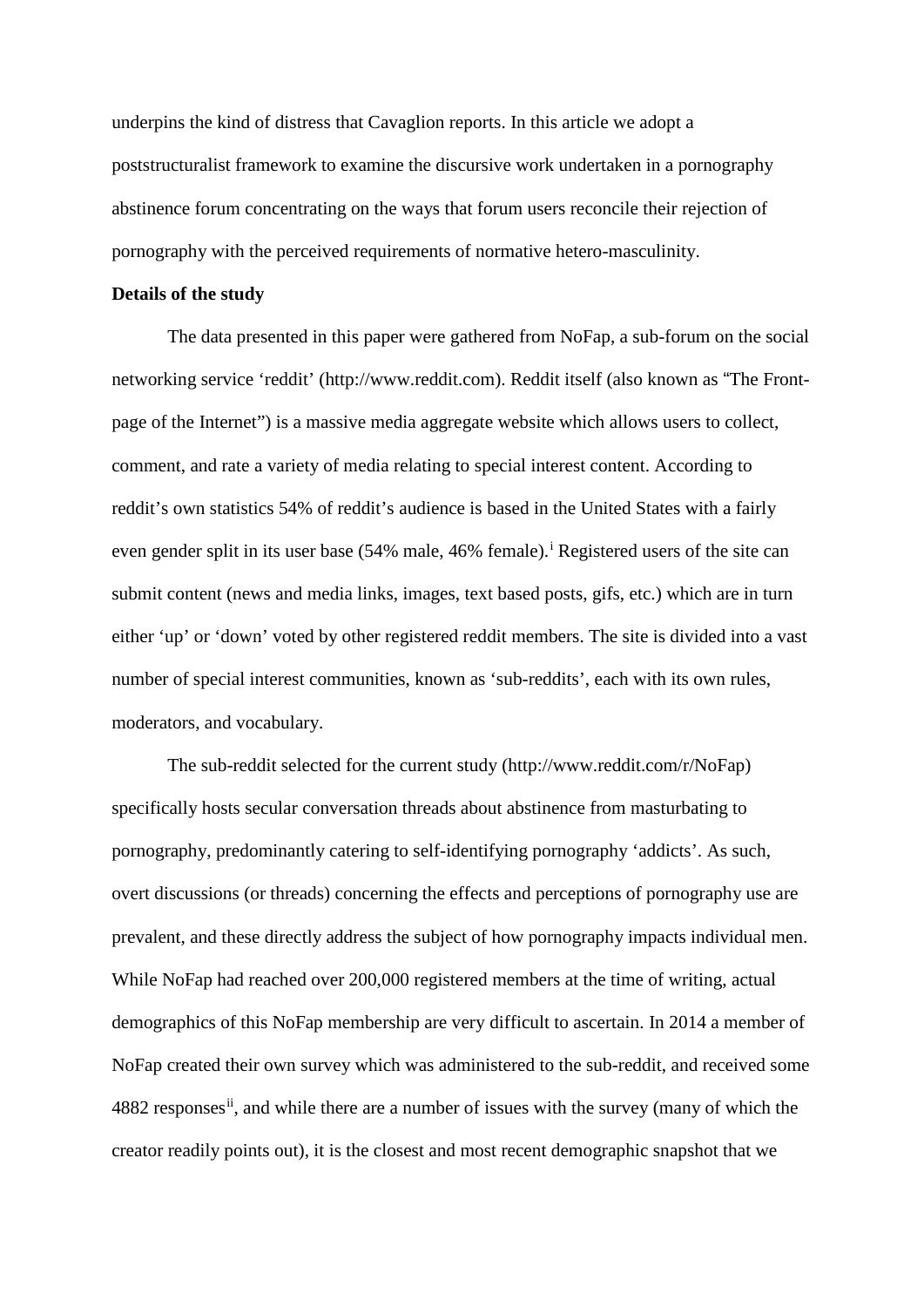have been able to find, and follows a similar trend as a previous survey distributed in 2012.<sup>[iii](#page-2-2)</sup> At the time of the 2014 survey 13% of respondents identified as under 16 years old, 46% as aged 17-21, and 32% as 22-28 (the remaining 8% were aged over 28). Furthermore, the survey indicated that the membership of NoFap at this time was predominantly made up of males (99%) who identified as heterosexual (94%).<sup>[iv](#page-2-3)</sup>

The first author went to significant lengths to become familiar with the structure, vernacular, and culture of the NoFap world. In essence NoFap is a 'self-help' community in which users share stories, personal progress, and pose abstinence challenges to one another. 'Original posts' (appearing as a title on the front page of NoFap for other users to interact with) and the comments that they generate are frequently personal accounts, motivational tracts, and messages of support. Many of the conversations within NoFap are layered with humour and sarcasm, at times adversarial, but for the most part are mutually encouraging and sympathetic to those wrestling with their pornography problems. Beyond a few offhand references to geography and cultural difference (e.g. "Canadians so beta they need more vocal people around!"), the backgrounds and cultures of users remain for the most part invisible. Yet the interactions within NoFap have a distinctly Anglo Northern-American character, most likely owing to the preponderance of American users of reddit in general as mentioned above. NoFap also draws heavily upon discourses of self-improvement and selfhelp with users sharing stories of failure and success as well as dietary, exercise, and meditation advice to other users. Relatedly, one of the central beliefs subscribed to by users of NoFap is the notion that abstaining from pornography and masturbation will in turn grant them "super powers" ranging from increased concentration and productivity, to improved self-confidence and sexual magnetism.

Perhaps unsurprisingly considering the demographics already mentioned, NoFap also has a strongly heterosexual, male tenor. While women and gay men are explicitly catered for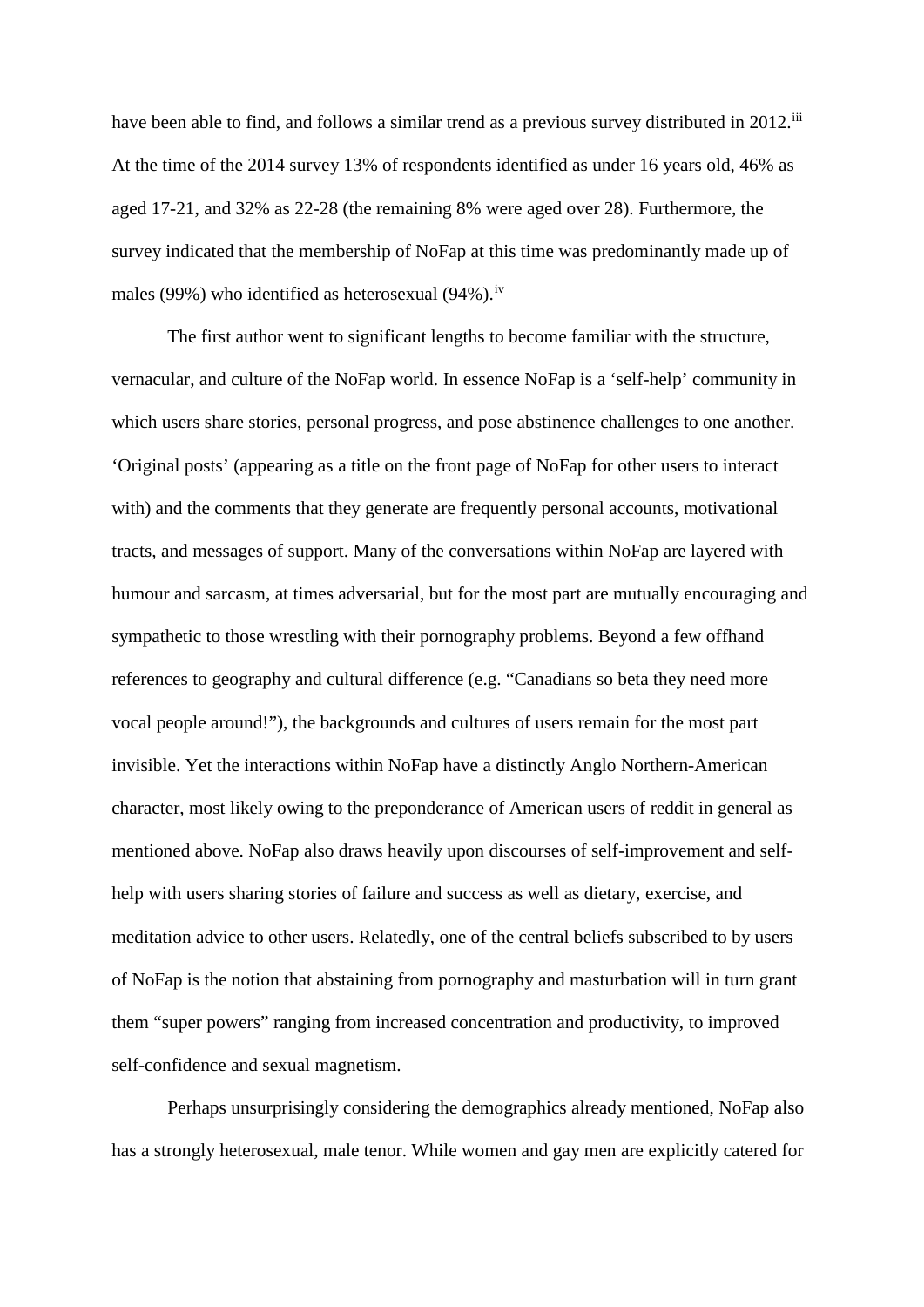within the forum (for example multiple threads featured on NoFap remind forum members that women are also welcome to use the space) it is implicitly assumed that forum members are heterosexual men with users employing fraternal language (hailing each other as 'brothers' for example). Moreover, it is noteworthy that there appears to be an unspoken agreement about the type of pornography users are abstaining from. That is to say that genres, gender representations, and sex acts often remain nebulous and ill-defined. While this may be a function of the rules of the forum itself (as graphic sexual descriptions are discouraged due to the possibility of them "triggering" other users"), unless stated otherwise the only discernible uniting element of the pornography discussed appears to be a presumption of heterosexuality, appealing to men, and being relatively 'mainstream'.

Because the site of the investigation itself is already a location of discussions about pornography and abstinence, and for the reasons outlined above, it is conceivable that almost any thread picked at random would present a rich data site. However, one particular issue with the format of NoFap is that besides its status as a sub-reddit, there is little further delineation of focus for the forum. Accordingly, the 'front page' of NoFap is simply a list of the most recently 'up voted' posts to the site and the wide variety of topics on offer lend themselves to only cursory analysis of users' constructions of masculinity. Thus, specific conversation threads were identified using reddit's search function (which can either be used as a topic search across the whole website, or specifically within any single sub-reddit) to ascertain specific posts. This was achieved by searching for threads explicitly featuring the term 'masculinity' within the subject line of the 'original post'.

Given this approach to data collection, we wish to highlight that the data presented is not intended to be read as representative of NoFap as a whole, but to present how some users express a particular investment in masculinity and how it is constituted (Edley, 2001; Edley and Wetherell, 1997; Taylor, 2001). That is, as opposed to an analysis in which users' posts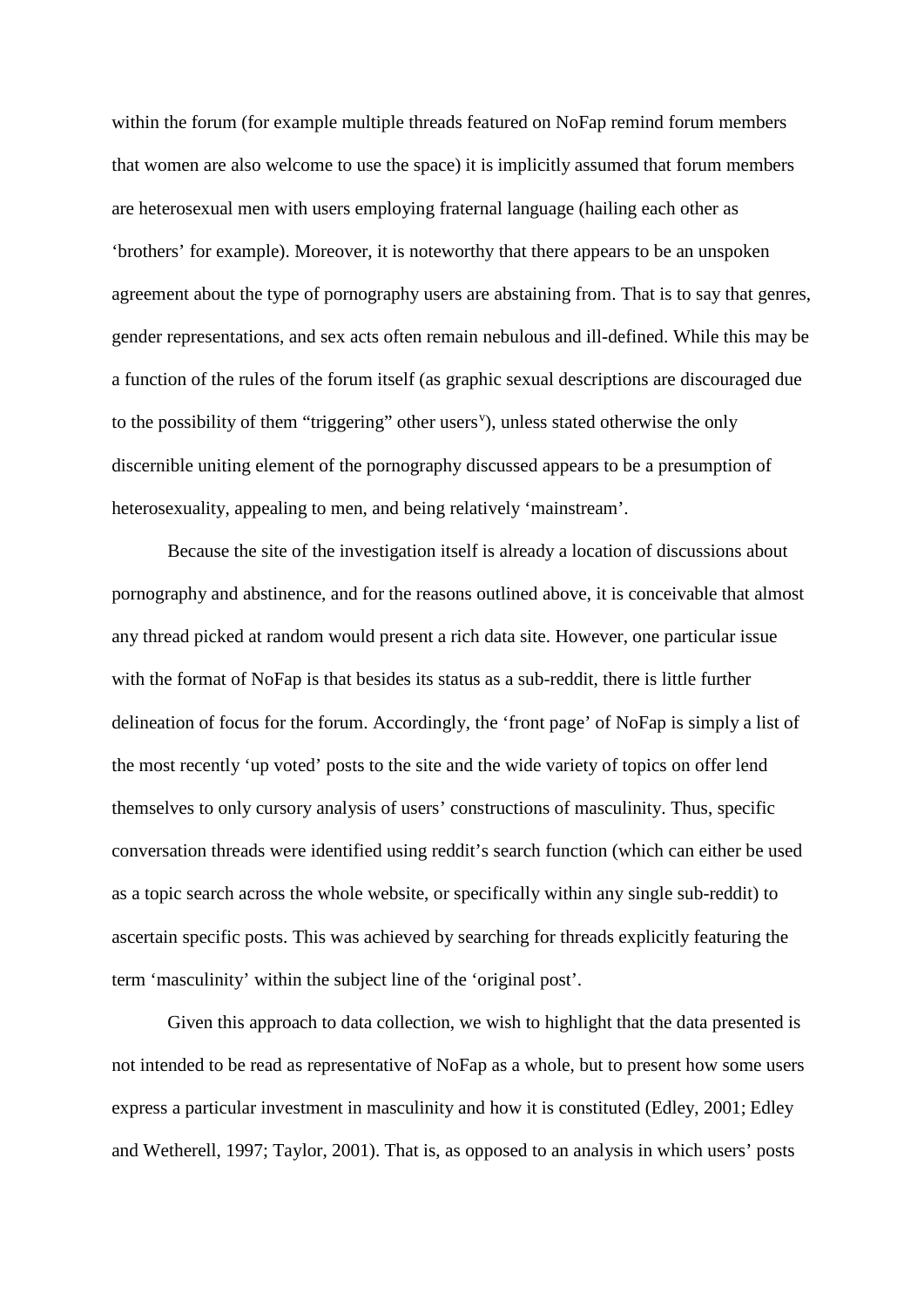are understood as oblique references to masculinity (through their talk about video games, pornography, exercise and diet, etc.), our study presents the ways in which users *actively*  constitute masculine positions. Our search term 'masculinity' rendered numerous pages of 'original posts' which pertained specifically to defining masculinity. The 'top 10' posts and subsequent 663 comments as displayed when filtered by the subreddit's 'relevance' filter were selected for analysis.

When using material posted by individuals on the internet it is important to consider the ethics of doing so. For example, it is critical to assess whether analysis of an Internet community can negatively affect the unique environment of that community (Eysenbach and Till, 2001; Flicker, Haans, and Skinner, 2004; Henderson, Johnson, and Auld, 2013). However, because reddit in general does not require an individual to register to the site to view posts by users (there *is* the capacity to set up private reddit groups which require invitation), one could argue that NoFap has a low level of perceived privacy for its membership (Markham and Buchanan, 2012, Whitehead, 2007). Moreover, NoFap is not highly vulnerable to broader public exposure, as the content discussed is for the most part relatively benign (see Markham and Buchanan, 2012). With this being said, there is a valid concern as to whether it is appropriate to use publicly available data under the assumption that participants *deliberately* make it public (see Holtz et al., 2012) and with this consideration in mind, the usernames of the 15 users quoted hereafter have been anonymized.

#### **Analytic Approach**

The analysis began with multiple close readings of the selected forums to become familiar with the patterns of talk and how users positioned themselves throughout. Thematic analysis (Braun and Clark, 2006; Braun and Clarke, 2012) was then employed to organize the data set as a whole, and as a preliminary analytical tool, because of its theoretical flexibility, and ease of application to identifying patterns within a data corpus. Initial codes were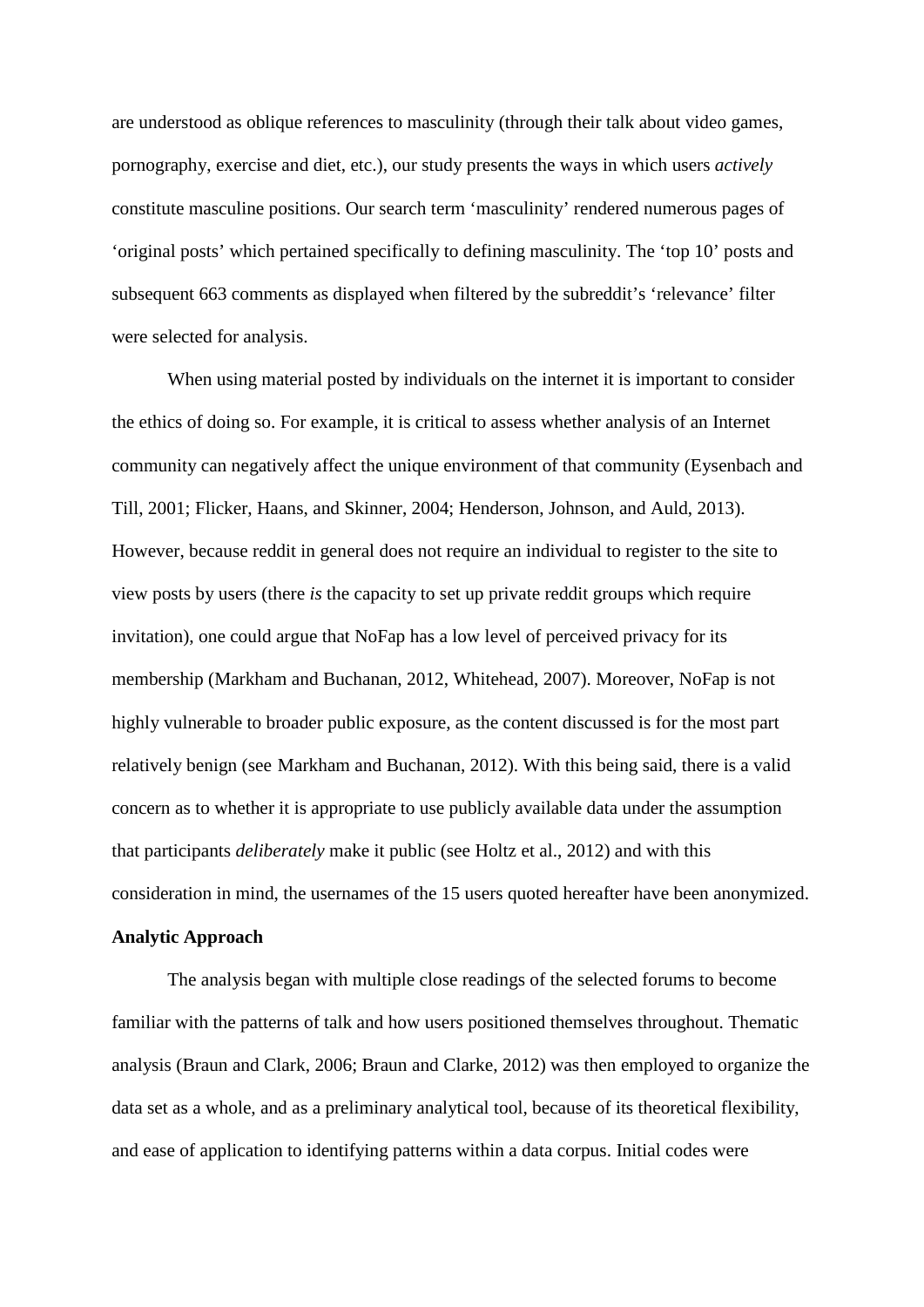generated through analysis of small, basic segments of the data. These codes were then collated into broader themes which were then subject to a discourse analysis working from within a poststructuralist discursive analytic framework.

Within such a framework the focus of analysis is not upon the structures of language per se (words, sentences, etc.) but upon the ways that language produces and reproduces power relations by drawing upon the everyday expression and reaffirmations of social norms and practises (Foucault, 1995). That is, while we are interested in the language employed by the members of NoFap, we are not seeking to simply understand how users speak about pornography and masculinity, but to identify the discursive resources which users draw upon when formulating an appropriate masculinity within the fraught context of a pornography abstinence forum. As such, our analysis is not intended to expose some pre-existing 'truth' about masculinity, waiting to be revealed through inquiry, but instead to investigate the ways that the discourses deployed through the users' posts (in our case) constitute possible ways of being a masculine subject (Edley, 2001; Gavey, 1989; Willig, 2008). In this sense we are interested in how the specific context of these forums provides a space in which users may deploy a variety of discourses about masculinity, and how these discourses constitute shared meanings of masculinity (Burr, 2003; Wetherell, Taylor, and Yates, 2001).

## **Analysis and Discussion**

Our analyses of the Nofap data rendered three prominent discourses related to how men negotiated masculinity and pornography use/abstinence: 'realness and realisation', in which users discussed the importance of 'real' relationships; 'masculinity as innate', in which users highlighted the biological importance of masculinity; and 'masculinity as performance' in which users attempted to reconcile how best to display this ostensibly innate masculinity. While these three discourses are presented as separate and distinct, significant overlap exists between them. For example, masculinity in an 'evolutionary' discourse can overlap with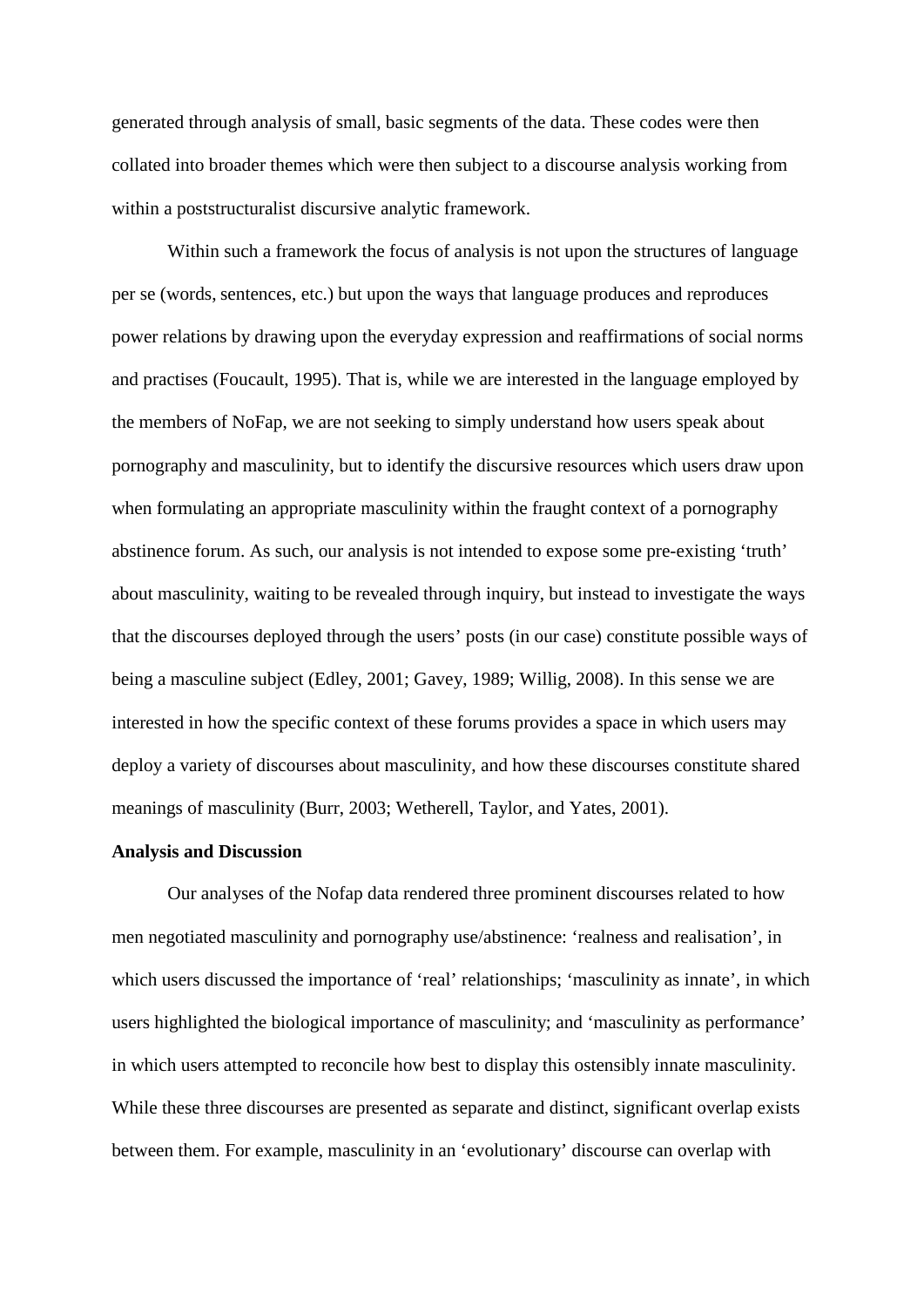conceptions of heterosexuality as 'normal', in that heterosexuality and masculinity can be conceived of as arising through evolutionary pressure and thus both be part of the 'natural order' of nature. Moreover, across the themes of realness and biological masculinity is an overarching struggle with the performative elements of masculine conduct. The following sections refer to, and discuss verbatim extracts from the data corpus that were highly illustrative of the most dominant discourses.

### **Realness and Realisation**

Throughout the NoFap threads, references to 'real women' and 'real sex' essentially served the purpose of communicating that sex (and more specifically heterosexual sex, or 'heterosex') was fundamentally *not* masturbation (see Laqueur, 2003). Common sense conceptions of heterosexuality (and to an extent masculinity) regularly understand the act of sex either as coitus itself, or necessitating coitus at some point within a sexual encounter (Gavey, 2005; McPhillips, Braun, and Gavey, 2001). In turn, this scripting of 'sex as coitus' situates practises that are not penetrative as 'not real' sex, and perhaps not truly fulfilling sexual experiences.

The construction of 'realness' within the data suggested that participating members understand that masturbating to pornography was an emasculating act, in comparison to 'real' sex. Forum member's reinforcement of the discourse of 'real' sex with women as the most valid form of sex stands in stark contrast to the findings of Lindgren (2010) who found users celebrated masturbation as an act that helped constitute masculinity, and an act of hedonistic pleasure in and of itself. However, by way of explanation, the positioning of an ostensibly 'anti-masturbation' position prevalent in NoFap is perhaps unsurprising for a forum dedicated to abstinence from pornography, as opposed to conversations had on a pornography forum fan page in Lindgren's study. Nonetheless, it is interesting that masturbation could be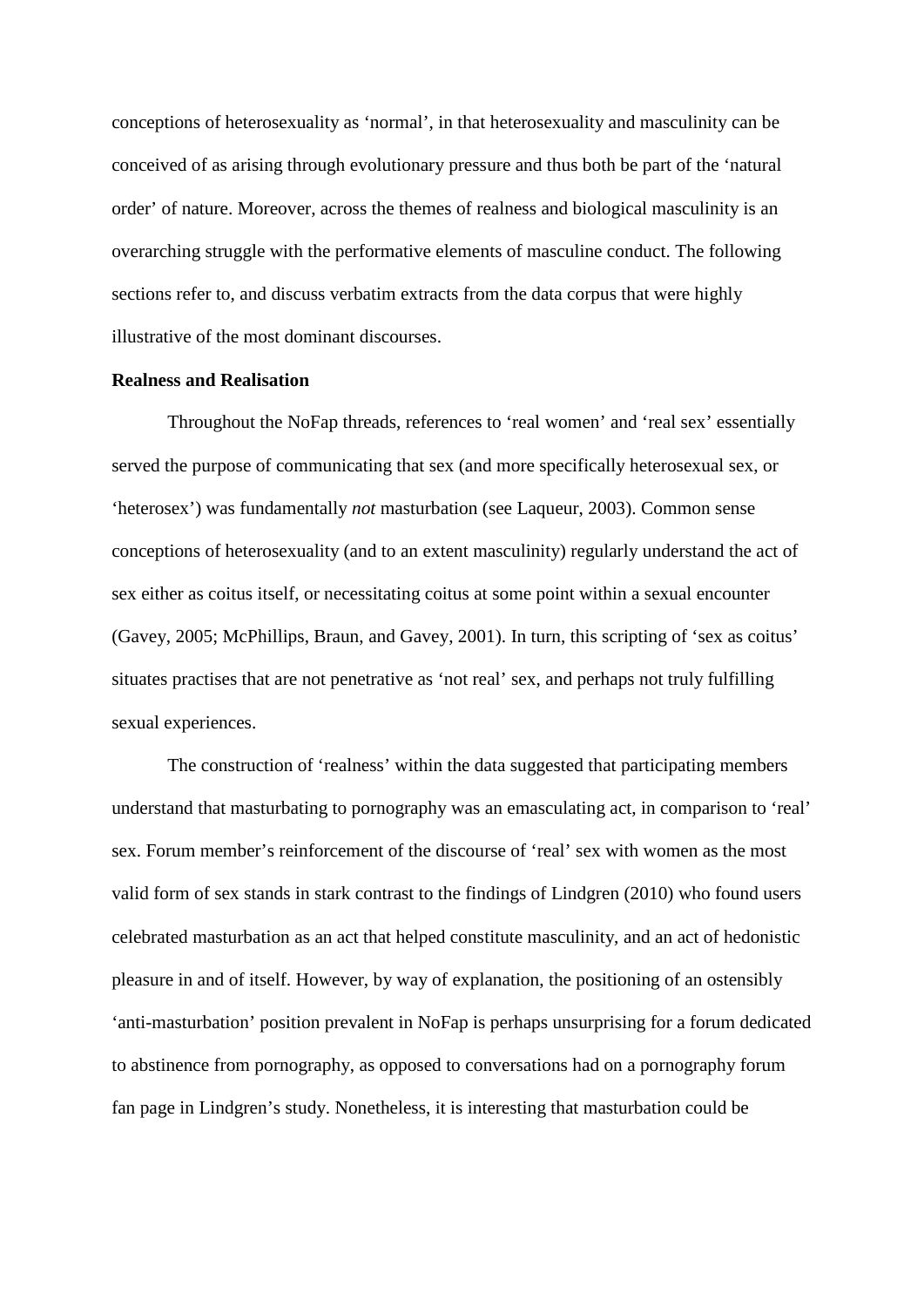constructed in Lindgren's case as an act of sexual liberation, but as inherently shameful for the men of NoFap:

*Extract 1*

"[…] what in the world is masculine about jerking off to porn in front of a screen? If you got caught you would feel rightfully ashamed. There's nothing shameful about fucking a hot young girl, you feel like the king of the jungle afterwards that's what we are meant to do! Fuck girls. Not jerk off like lonely losers to pixels on a screen. He makes some good points in the book, doesn't mean I became a feminist and grew a vagina after reading it. If anything it made me want to fap less and fuck more. Is that not masculine for you? "

The above extract is contextualised within debate amongst NoFap users as to whether feminist criticisms of pornography, which tread perilously close to criticisms of dominant heterosexual masculine norms, have a place in NoFap ideology. Here the extract defends author Robert Jensen's book *Getting Off: Pornography and the end of masculinity* while simultaneously maintaining distance from taking up a feminist (anti)position on pornography. This is evidenced through the display of an aspiration for 'real sex' and the articulation of the 'un-masculine' nature of pornography use. The post contrasts the elevated status of 'real' heterosex, against the "shameful" status of masturbation. The post contrasts this shame with feeling like the "king of the jungle" after having sex with a "hot young girl", evoking a primal, 'alpha-male' construction of masculinity common within the NoFap lexicon (the sexually active 'alpha' male stands in marked contrast to the subordinate 'beta' male).

Thus, the 'real' sex that men are "meant to do" is elevated as a dominant masculine action (to become the "king of the jungle"), as opposed to the subordinate position of being one of the "lonely losers". Moreover, the above extract frames sex as an achievement, with the elevated status of feeling like the "king of the jungle" not gained until after the sex act is complete: "you feel like the king of the jungle *afterwards*" (emphasis added). As such, it is not the sex act that is important for its own sake, but the significance of what 'real' sex signifies. The obtaining of status through the public display of 'real' sex is the significant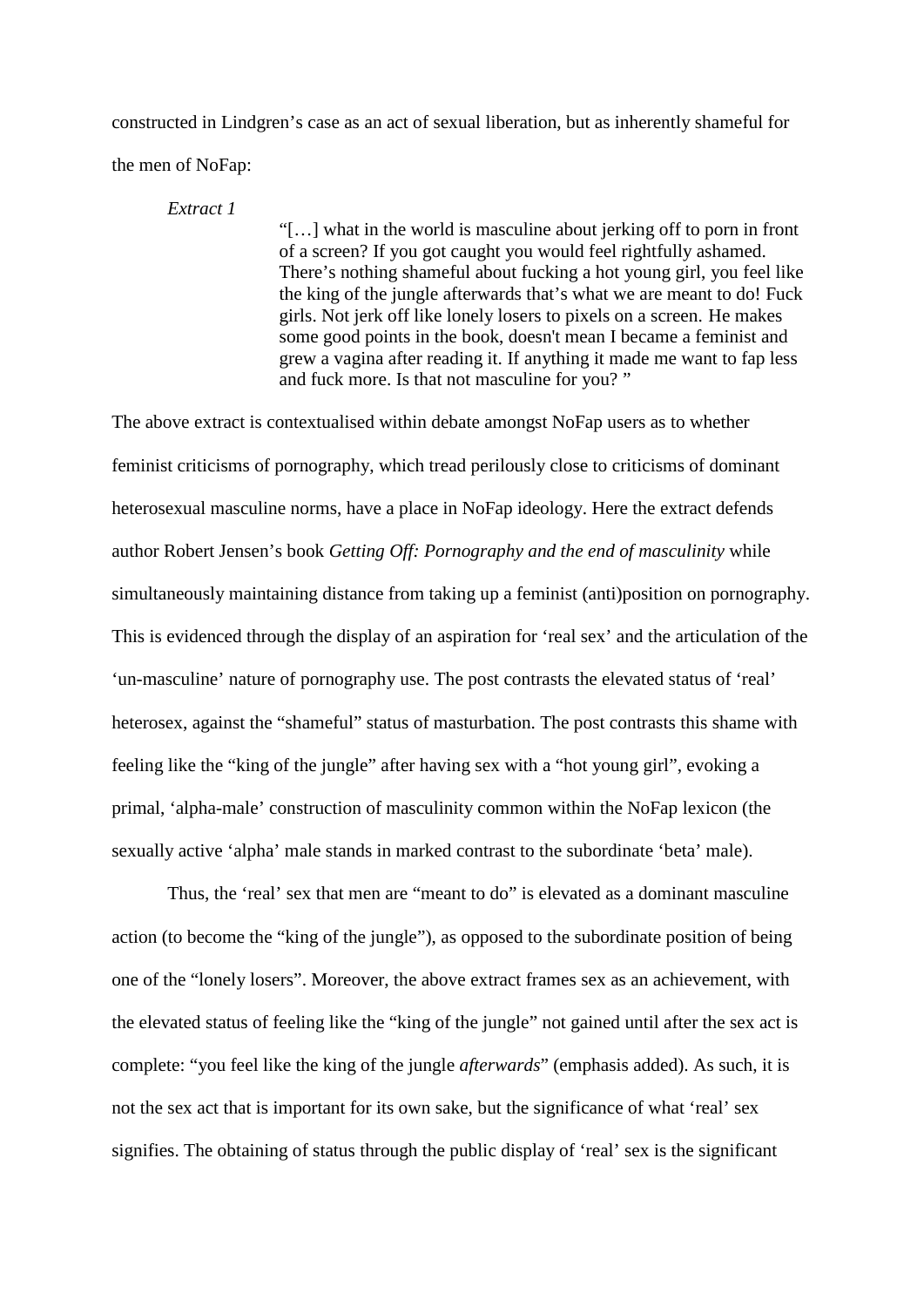feature of sex in this context, and not the act of sex itself. In contrast, masturbation and other forms of sexual expression do not carry the same important connotation.

*Extract 2* "No Fap is not only about overcoming our addiction over porn and masturbation, it is also about reconnecting with our inner masculinity. So lets come out of our fantasies and begin to connect with real women. Lets love them and have meaningful sex with them and show Philip Zimbardo that it is the beginning of the end of the Demise of guys!!! Can we do it??? Yes we can!!!!" *Extract 3* "Here here my man. I want that power back as well. Real women, real life, real respect. It's out there for us."

Here again women are spoken of as 'real' in contrast to the (presumably) virtual women of pornography. Importantly, within Extract 2 there arises a tension between the discourses of an 'innate', masculinity, and the requirement of explicit performance of its 'innateness' (explored later). However, this is quickly remedied with the assertion that a 'reconnection' with an "inner masculinity" is contingent on 'connecting' with 'real women'. Similarly Extract 3 is a rejoinder which agrees with the importance of actualisation through sex with "real women". This extract also manages to highlight the 'loss of power' many members of the NoFap community discussed in relation to the use of pornography for masturbation. Again, such loss of power is contingent on the inability to attract "real women", with the power which is "out there" for the members of NoFap dependent upon 'realness'.

*Extract 4*

"My no Fap journey began when i couldn't stay erect for a real life woman! That was 44 long hard days ago. Today i had sex for the first time. Very clumsy very quick but it was sex with a real live woman and not my hand. In the past 44 days i have come to relise how much it has held me back. How it stopped me from going out and talking to people, How it made me hate myself and how it stole my energy and masculinity […] Stay strong brothers its hard but you are worth the sacrifice."

Extract 4 is an 'original post' titled '*Just lost my virginity aged 30*' which garnered 103 mostly supportive comments. The 'original post' follows a structure of confession common across NoFap in which users share in their successes and failures of abstinence. In this case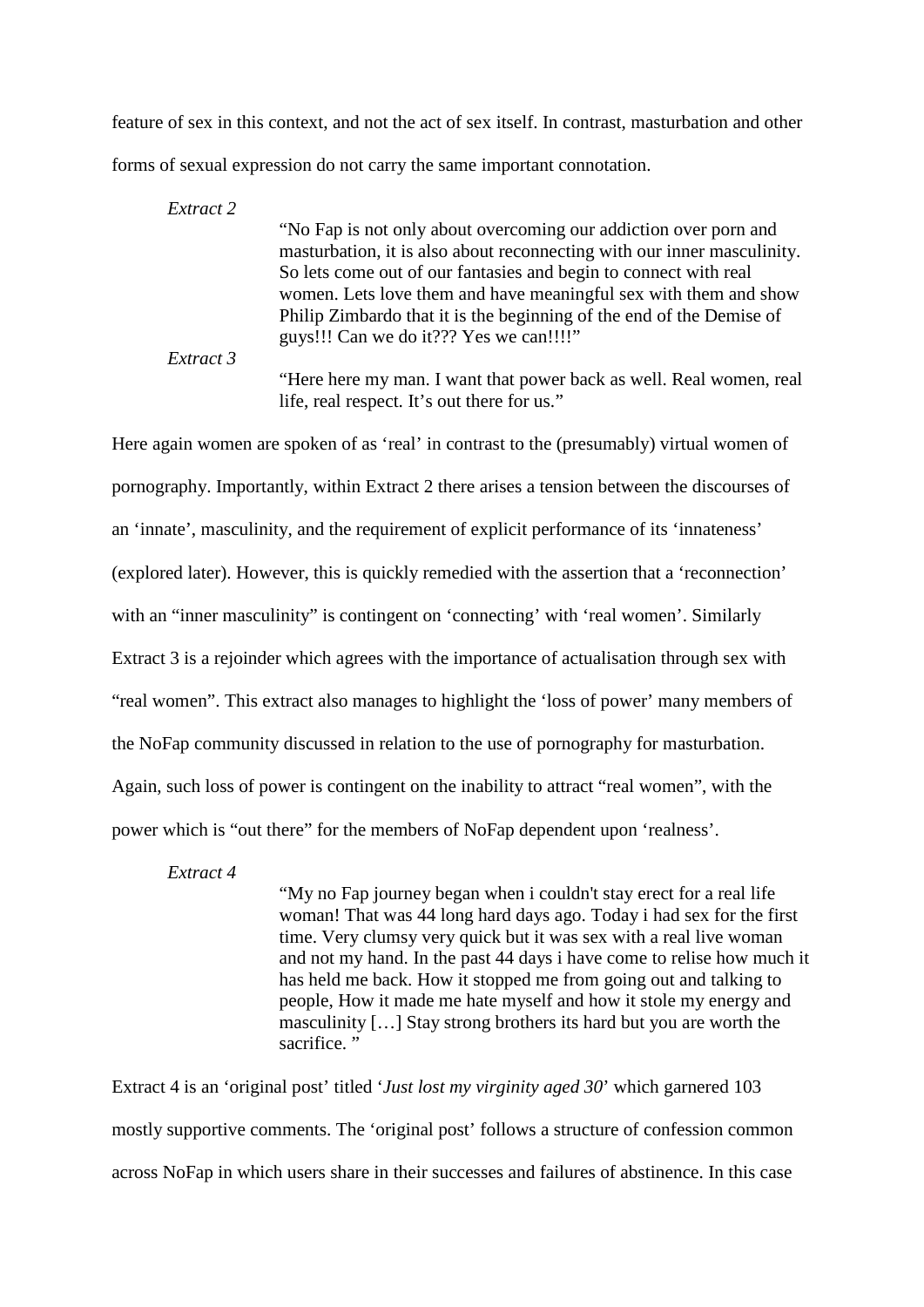the language of Extract 4 negotiates a series of disclosures of what are arguably failures of an idealized masculine sexual performance (most pertinently the disclosure of erectile problems), which are then rectified through an eventual achievement of 'real' heterosex. Again, sex with a "real live woman" is positioned as an ultimate goal which pornography has inhibited by not only reducing users' energy, but by also "stealing" an essential masculinity.

#### *Extract 5*

"I hate how it makes me feel shame. I hate how it makes me feel like a creep. I hate how it makes me feel like I am unworthy of love. I hate how it makes me feel weak when I finish. I hate how it makes me feel deprived of my core masculinity. I hate how it keeps me in my head, afraid of the challenges of the real world. I hate everything about porn, other than the fact that it seems pleasurable in the moment. So I will be finding my pleasure in real things from now on, because fuck porn and how it makes me feel."

*Extract 6*

"Good on you man. Remember this feeling, let it drive you and keep away from porn. There's so many great **real** things to find pleasure in. The pleasure of connecting with people, the pleasure of exercise, the pleasure of reading, the pleasure of finding a girl you really like without seeing her as a sex object or worrying about sexual problems. All the best in your journey!" [Emphasis in original]

The insistence upon realising the importance of 'reality' is further expanded in an 'original post' titled "I hate how porn makes me feel" (Extract 5) which also exemplifies the helpless and angry tone adopted by many NoFap members in response to pornography. The tone is almost combative in its abhorrence of pornography's apparent power, reminiscent of some posts analysed by Cavalgion (2009). However, at the same time the post is motivational in its refusal of pornography and its replacement with "real things". Interestingly, this 'original post' also raises an idea of 'love' as opposed to simply 'real sex'. Similarly, responding to Extract 5's fervent plea, Extract 6 breaks away from a male sex-drive discourse to move closer to what Wendy Hollway (1989) describes as the 'have/hold' discourse. This emphasis on finding 'love' or really 'liking a girl' echoes Extract 2's earlier suggestion to love women and have "meaningful sex" with them. Taken together, these extracts position some of the NoFap users as not simply eager for 'real' sex, but also looking for sex within a particular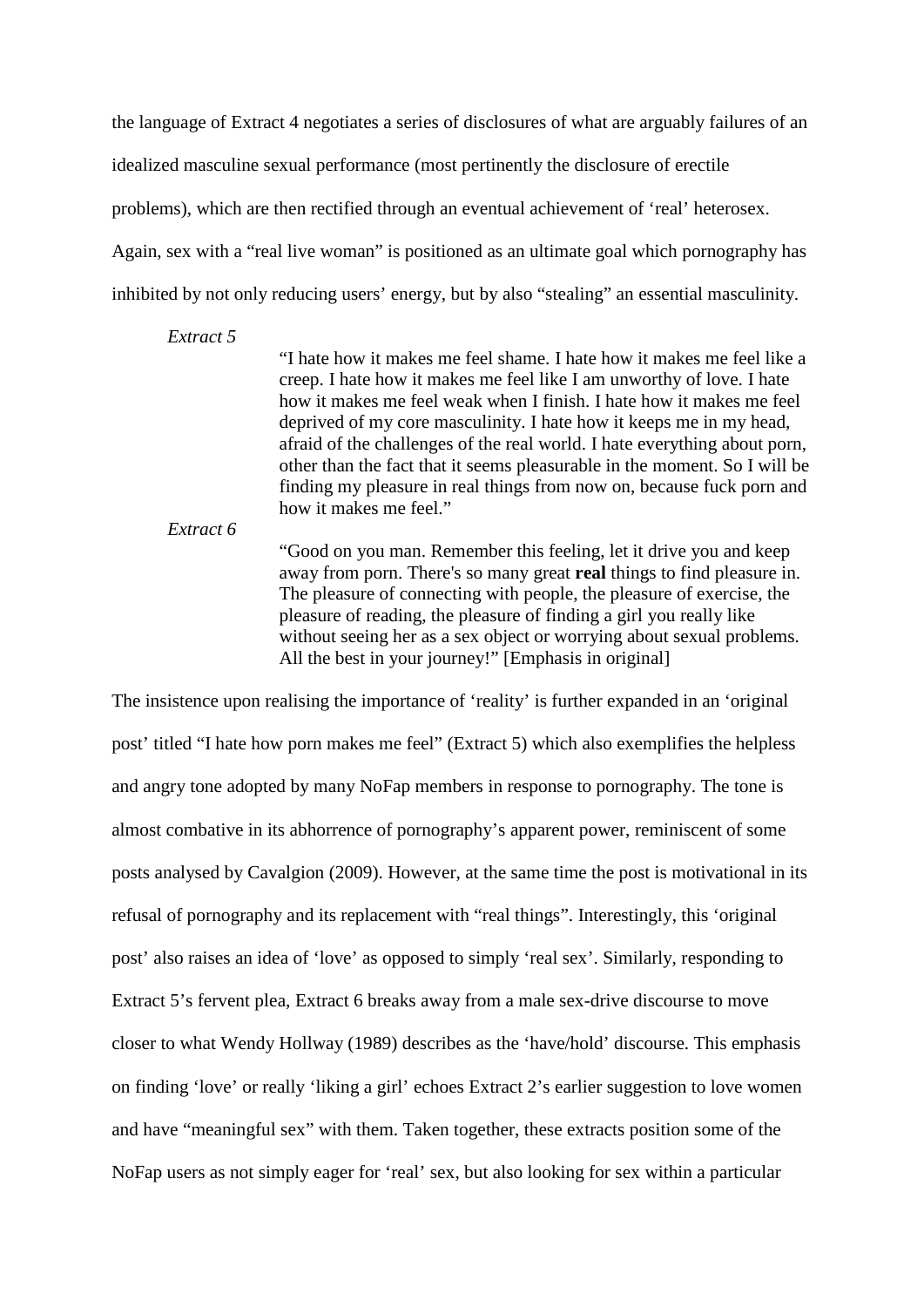type of intimate, romantic relationship. Again, these appeals echo Cavalgion's (2009) participants, who frequently spoke both of masturbation as emasculating and immature, but also of a desire to engage in committed 'intimate' relationships.

## **Masculinity as Innate**

It is evident throughout the previous NoFap extracts that the users routinely positioned themselves, and addressed others, as heterosexual by default. Moreover, the constant 'realness' referenced in the above analyses positions masculinity as essentially tied to the structure and physicality of the male body and its ability to perform sexually. This notion of heterosexual masculinity equates both masculinity, and the nature of gender roles in general, with a physical predisposition that can be used to explain uneven power relations between men and women (Connell, 2005). A concurrent evolutionary discourse constructs gender inequality as having always existed for 'essential' reasons (e.g. because of physical difference), and utilizes common-sense interpretations of evolutionary theory to justify the rigidity of gender roles (Gough, 1998). Consistent with an essential discourse of 'real' masculinity, the appeals within the forum to legitimize an innate form of 'core' masculinity through biological explanations of gender difference were also framed as naturally heterosexual:

## *Extract 7*

*"*This is nonsense. Can't fathom why this is upvoted Taking control of your sexuality and regaining masculinity is something I can talk about as I am a man. Why would I pretend I don't care about that. Women can talk about their own benefits here too. There's no point pretending this is an androgynous shared experience. Men and women are biologically different and will have different experiences."

Above Extract 7 is a comment on an 'original post' titled '*There are women on NoFap too, remember that'* which was met with some heavy resistance (the original author of the post later described the comment section as a "sea of negativity"). Extract 7 not only illustrates the 'boys club' perceptions of some members of NoFap, but also perhaps a biological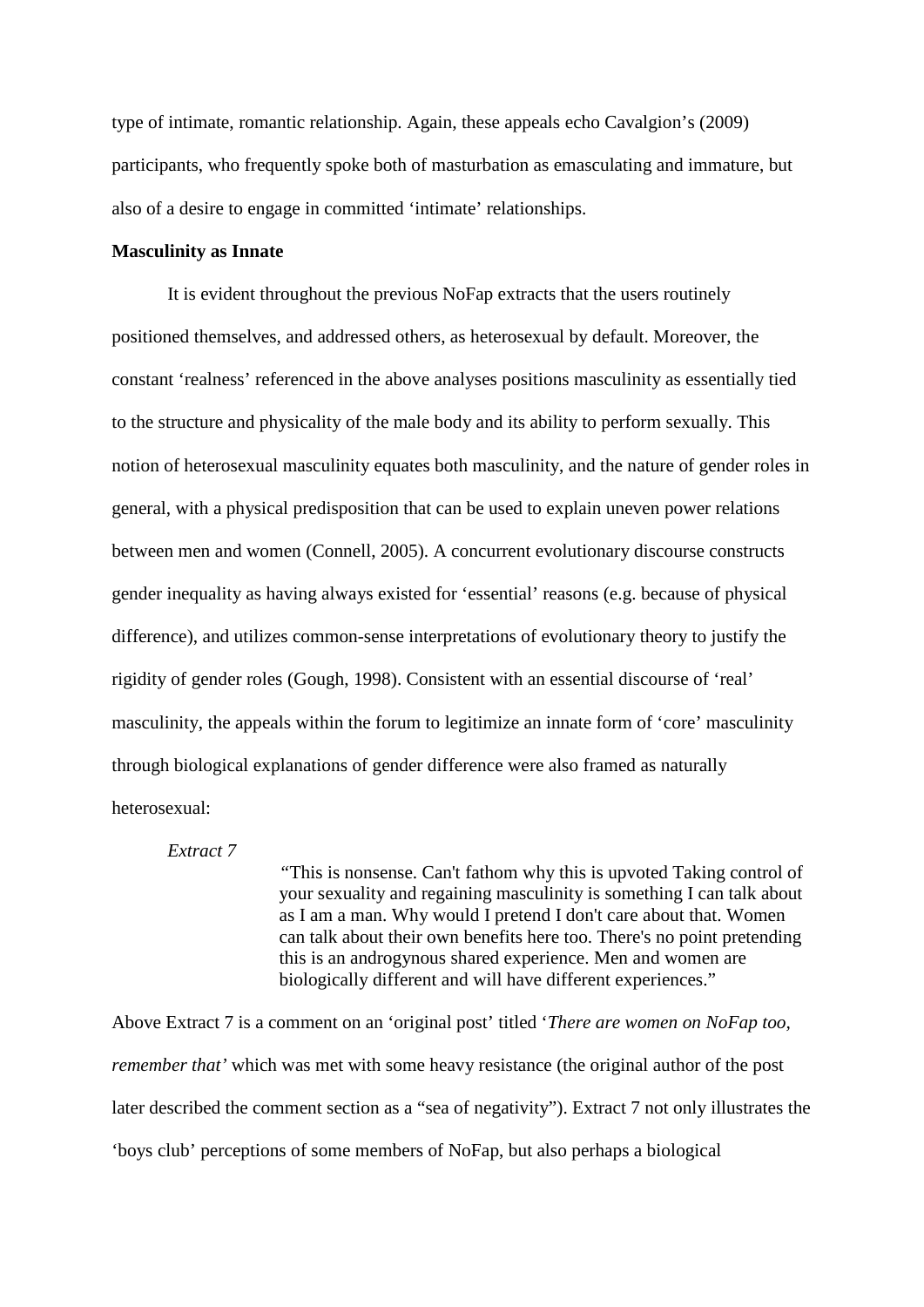explanation as to why this is. This deployment of an evolutionary narrative of gender difference when grappling with masculine validation again has resonances with the biologically derived conceptions of gender difference and the alpha/beta male dichotomy mentioned earlier. These framings, while at times contested within the NoFap forum, were often bolstered by employing simplistic evolutionary explanations for not only the 'natural' differences between men and women, but also between men as a group:

*Extract 8*

"You think it's a coincidence homeless guys don't get laid? We're animals […] it's natural to be attracted to what's best for you and the species. Males probably used to fight between each other for females, we still do but not so much physically anymore. Same with every mammal where the males are larger than the females"

*Extract 9*

"Not true. In the old days (before internet) it was always the man who approached women, and courted them. Males often battle other males to show who is dominant, and the female follows the alpha. Rarely has it ever been that women chase the man. That makes no sense. If you are truly masculine, then YOU go after the woman." [Emphasis in original]

By employing an evolutionary discourse, both of the above extracts give the claims of historically determined mating patterns apparent legitimacy, while also equating this sexual dynamic with 'what's best for you and the species', or something that could threaten Western civilisation if interrupted, ratcheting up the narrative of a desire for 'real' sex highlighted earlier. This evolutionary theme resonates with an extract from Cavalgion's (2009) article where 'Marco the Moderator' opined that "We are not living how we would like to live. We have denied ourselves those essential emotions for our survival".

Moreover, the extracts above also manage to reinforce the naturalness of men's physicality which again constructs men's biology as a justification for a 'natural' sexual domination of women by men (Connell, 2005). This portrayal of biologically determined domination offers space for the acceptance of sexually aggressive acts perpetrated by men, as men are seen simply succumbing to an inherently innate brutishness: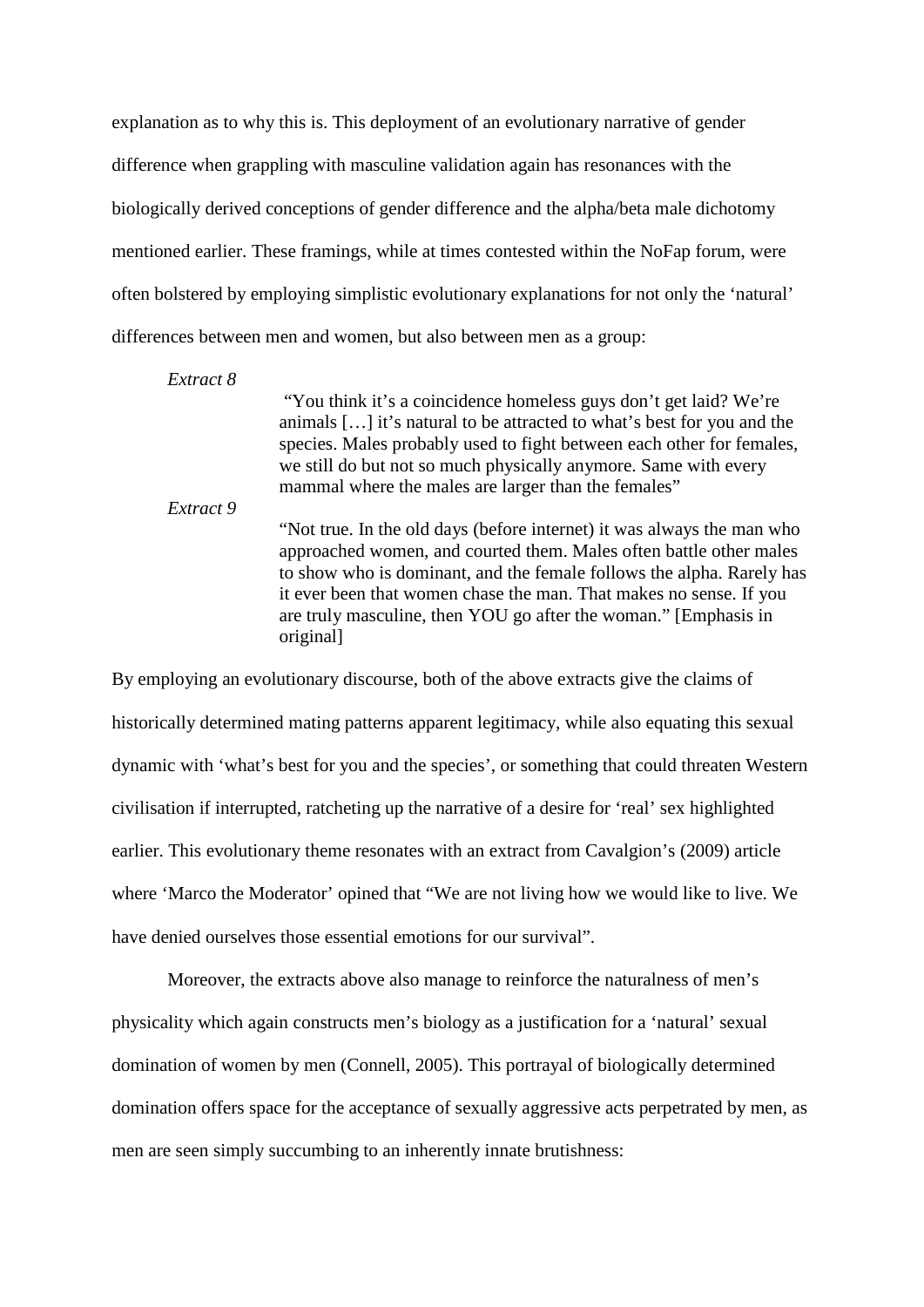#### *Extract 10*

"Implying most women don't like to be sexuality dominated and also implying it hasn't been this way and isn't ingrained into humans for thousands of years. The only difference porn has made is that like women who treat men as disposable, now men treat women as disposable as well and they don't like it […]"

Extract 10 draws upon the same resources as expressed in Extract 9 about historically determined domination, while simultaneously invoking 'naturally' uneven gender relations. The post itself, as in Extract 1, is another comment in response to feminism's perceived vilification of a 'natural' masculinity. The evocation of an apparently "ingrained" sexual domination draws upon language and resources that naturalises rape and perpetuate rape myths, justifying it as an inevitable evolutionary/biological processes (Gavey, 2005). Yet, the claim on the one hand that sexual domination of women by men has been "ingrained into humans for thousands of years" is at odds with the second assertion that women have historically treated men as disposable.

### **Masculinity as Performance**

Although participants of 'NoFap' frequently drew upon constructions of an innate sexual drive and inherent gender difference, many illustrated the intrinsic contradiction of having to actively perform these characteristics to fit into a conception of an idealized, hegemonic masculinity. That is, forum members showed an implicit understanding of the elusive nature of performing a theoretically innate masculinity. This struggle in defining masculinity and how it can be read is again typified in the efforts to discern a 'real alpha' masculinity across NoFap. Notably, however, the understanding of a need to perform an ostensibly 'innate masculinity' did not necessarily result in resistance to it, but instead in an implicit acceptance, if not explicit promotion of this performance:

#### *Extract 11*

"Embrace who you are and who you strive to be as a man. I personally would sometimes make myself more timid to not offend somebody, or to appear nice, or something along those lines […] But I am beginning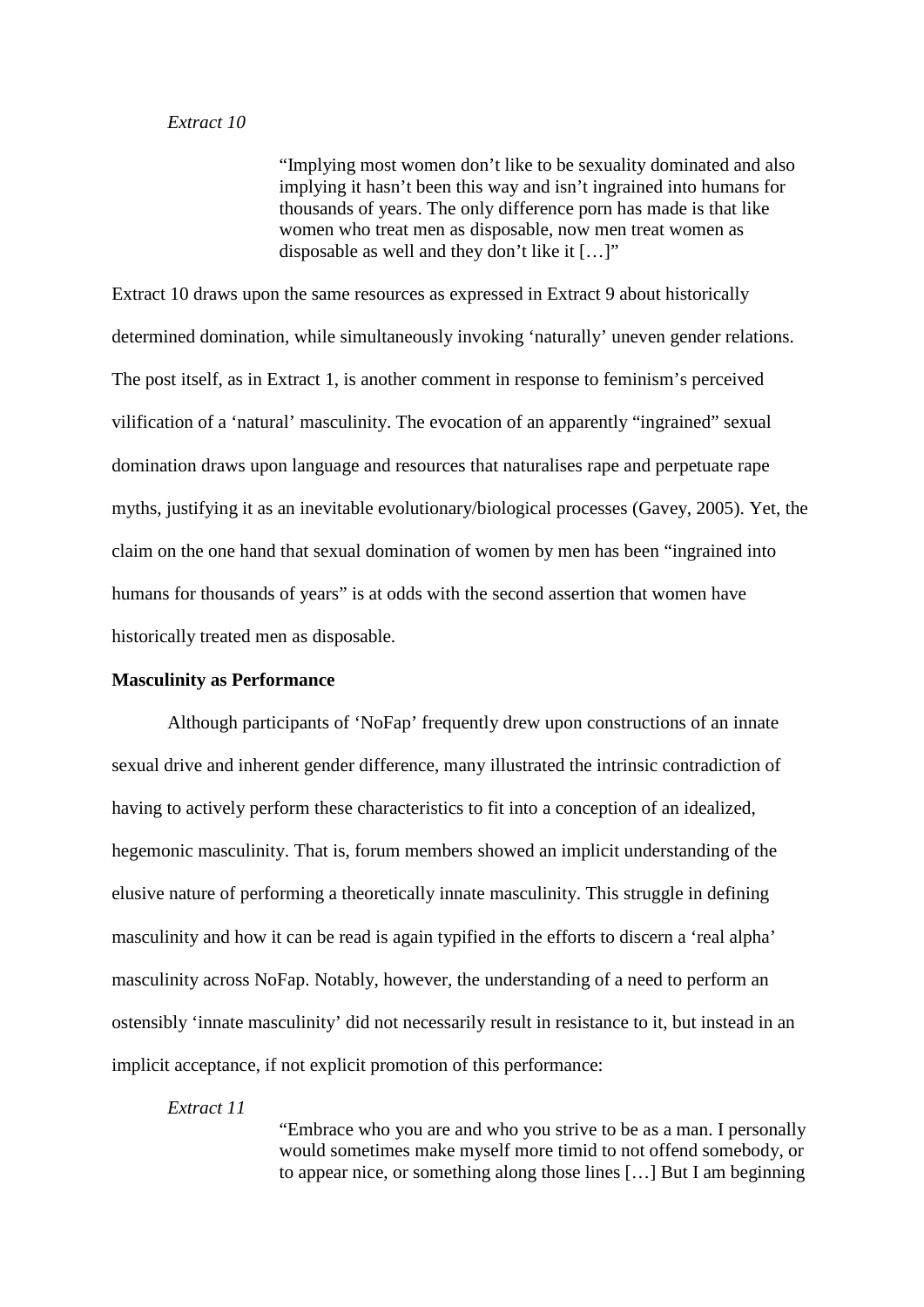to realize I am only hurting myself by not constantly striving to be masculine and increase my masculine nature. It will affect some people, but it's who I am at the core. So embrace your masculinity. For you and your (potential) lover."

"Think about what feminine means to you. Are you doing those things? Are you seeking approval, laughing nervously, and being indecisive? You shouldn't be […] And by the way, you can laugh, but laugh only if you want to. Laughing because you are nervous is feminine. Let the girls do that around you. Think about what masculine means to you. Are you doing those things? You should be. Are you decisive? Do you know what you stand for? Do you know what you want, and can you find a way to get it? These are the traits you need to be cultivating […] Pay deep attention to your internal monologue. Don't do or say things to people unless you want to […] Don't use 7 words when 4 will do. Speak in a deep, controlled voice."

In the above 'original post' (Extract 11) the concept of a man that is both "who you are" and "who you strive to be" is introduced with an appeal to "embrace your masculinity", again in the manner of a motivational call to arms to rally a general NoFap audience. However, the text indicates that it has been necessary for the author to hide aspects of his masculinity in the past to "not offend". This disclosure positions certain expressions of masculinity as naturally offensive, or masculinity as a construct that has been vilified and judged to be problematic in its 'natural' form. At the same time, there is a tension in the post around a masculinity which is supposedly inherent but whose performance has been suppressed by feminism (Messner, 1998). This 'reclamation' of a 'true' masculinity can be read as a backlash against feminism in the form of an assertion or recuperation of a 'supressed natural' masculinity.

*Extract 12*

In contrast, Extract 12, taken from a lengthy 'original post' which lists appropriate ways to perform masculinity, explicitly indicates that one should 'cultivate' particular traits to appear masculine (as opposed to simply realising an innate or core masculinity). This list includes many stereotypical "traits" consistent with 'alpha' male stereotypes such as inexpressiveness, independence, aloofness, and repudiation of 'the feminine'. The extract invokes essential gender "traits", which again illustrate the idea of a "natural sex" and thus a 'natural sex difference' of two sexes that are "in a binary relation to one another, while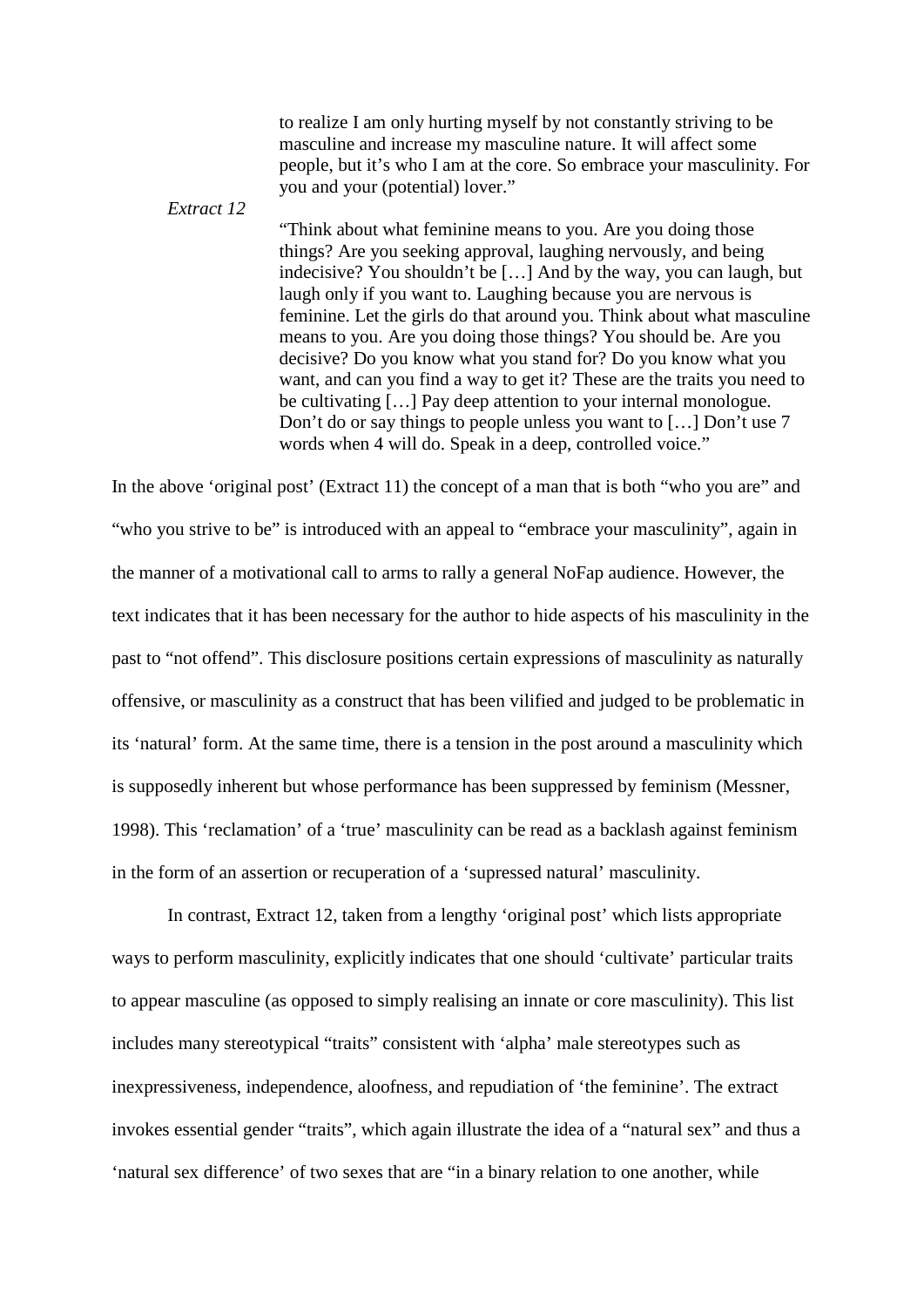simultaneously highlighting the arbitrariness of these differences through their necessary performance" (Butler, 1999, p. 178). Here, the post has basically laid out a blueprint of what a 'real man' needs to be, while simultaneously demonstrating the rigidity of its required performance.

Many users mobilised the notion of particular masculine traits that could be cultivated (or 'actualized') in order to present oneself as an appropriately masculine subject. Much as Extract 12 appealed to other members of NoFap to reclaim their suppressed masculinity, the following extracts taken from three separate comment sections indicate a similar conflict between understandings of changing social expectations and performing masculinity in particular ways for other forum members:

| Extract 13 |                                                                                                                                                                                                                                                                                                                                                                                         |
|------------|-----------------------------------------------------------------------------------------------------------------------------------------------------------------------------------------------------------------------------------------------------------------------------------------------------------------------------------------------------------------------------------------|
|            | "No More Mr Nice Guy by Robert Glover discusses this very often. He<br>explains that we should be proud of being a man. Being a man means<br>you are passionate, creative, you focus on solution and fixing. Don't<br>allow toxic shame to talk away that pride. Learn to self-affirm."                                                                                                 |
| Extract 14 |                                                                                                                                                                                                                                                                                                                                                                                         |
|            | "The thing about power, at least in the modern world we live in today,<br>is that a man simply has to respect himself and not heel to being a beta<br>(bitch) to be considered masculine. You don't have to be Heisman<br>winner or national wrestler or something, just respect yourself and<br>your own opinions. I don't see that much in the women of today<br>either."             |
| Extract 15 |                                                                                                                                                                                                                                                                                                                                                                                         |
|            | "Who are you to say what Nofap is -really- about? As you should<br>know, most fapstronauts partake for several different reasons. My<br>reason for being a fapstronaut is to increase my masculinity, become<br>stronger as a man, and learn who i really am. If a woman is<br>uncomfortable with masculinity (aka sexist) that is THEIR problem,<br>not mine." [Emphasise in original] |

A common thread throughout the definitions of masculinity given by NoFap users, represented in the three extracts above (as well as Extracts 11 and 12), is the positioning of men as needing to take ownership of their masculinity. What is clear is that this can only be done by casting off certain social expectations. Of note are the overt references to self-respect and self-discipline, which ostensibly stand apart from the traits that could be classed as 'beta'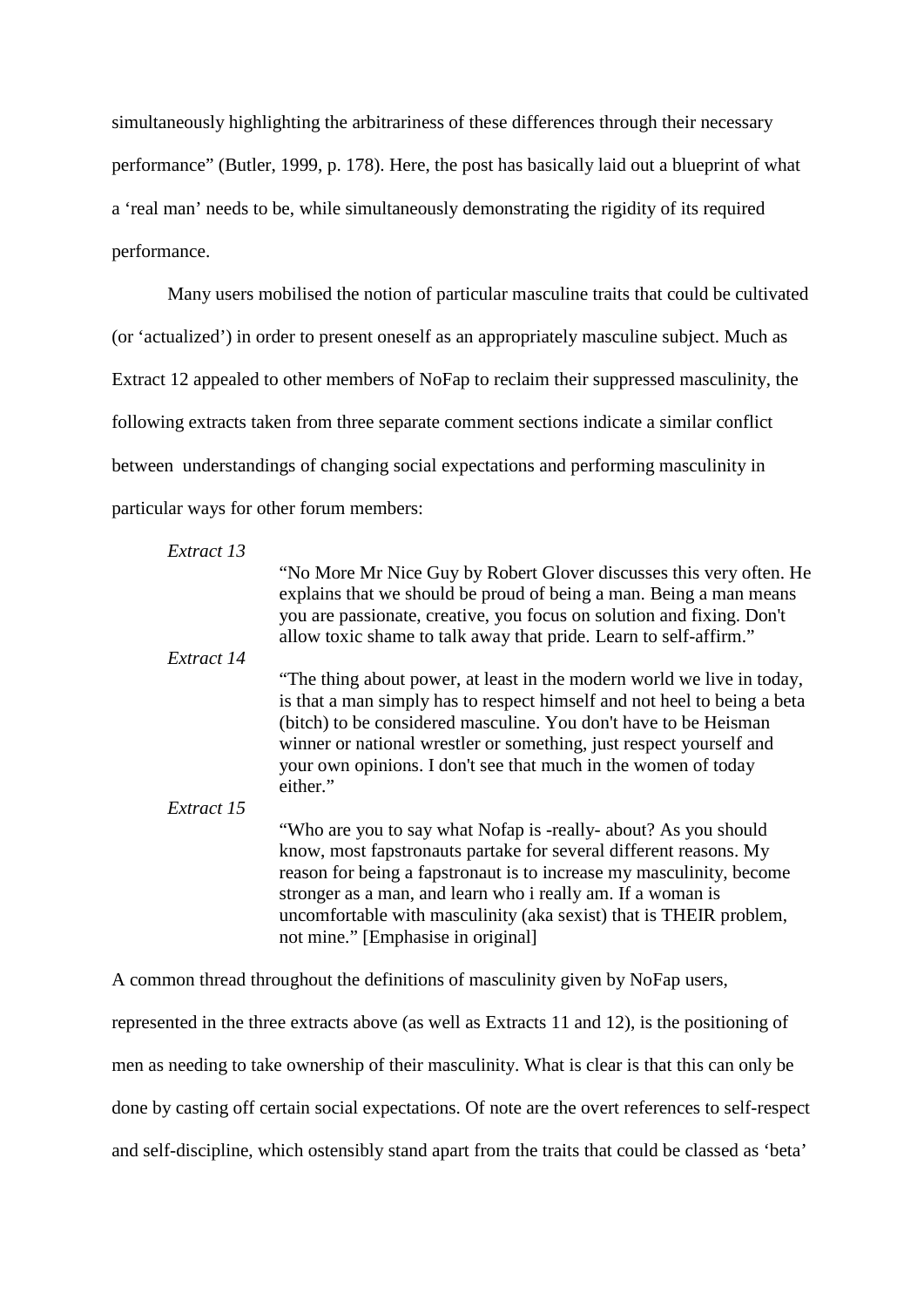or feminine traits. The uncompromising tone of this discourse also orients the construction of an ideal masculinity as contingent upon the actualisation of the innate masculinity referenced earlier.

Also readily apparent in the foregoing extracts is the positioning of masculinity as under attack. Implicitly the idea of "seeking approval" or listening to criticism is framed as a 'beta' position where men need only respect themselves to realize their core masculinity. In this sense, when masculinity is not being simplified to the stereotyped performances exemplified in Extracts 12 and 13, masculinity becomes an amorphous and ambiguous construct predicated only on the ability to not bend to the will of others. As a result the extracts above suggest it may in fact be the public face of the 'nice guy' that is considered the masculine performance, as men surrender their innate masculinity to in turn be accepted into a society which is critical of certain 'masculine' behaviours.

## **Concluding Commentary**

In this article we aimed to contribute to a body of literature that focuses on the pornography audience while moving beyond a negative effects model to engage with more complex and nuanced work around the experiences of the users' of pornography. In particular, we sought to illuminate the ways that participants in an online pornography abstinence forum negotiated masculinity and their pornography use/abstinence. Whereas a website committed to the rejection of pornography might have been expected to be a site of 'progressive' or 'unconventional' expressions of masculinity aligning with anti-pornography feminist concerns, our analyses indicate that the members of NoFap cited in our analysis most frequently utilized and redeployed familiar masculine discourses. In particular, the construction of men as dominant seekers of pleasure and women as the 'natural' suppliers of this pleasure within the data (through both 'evolutionary' and 'real heterosexuality'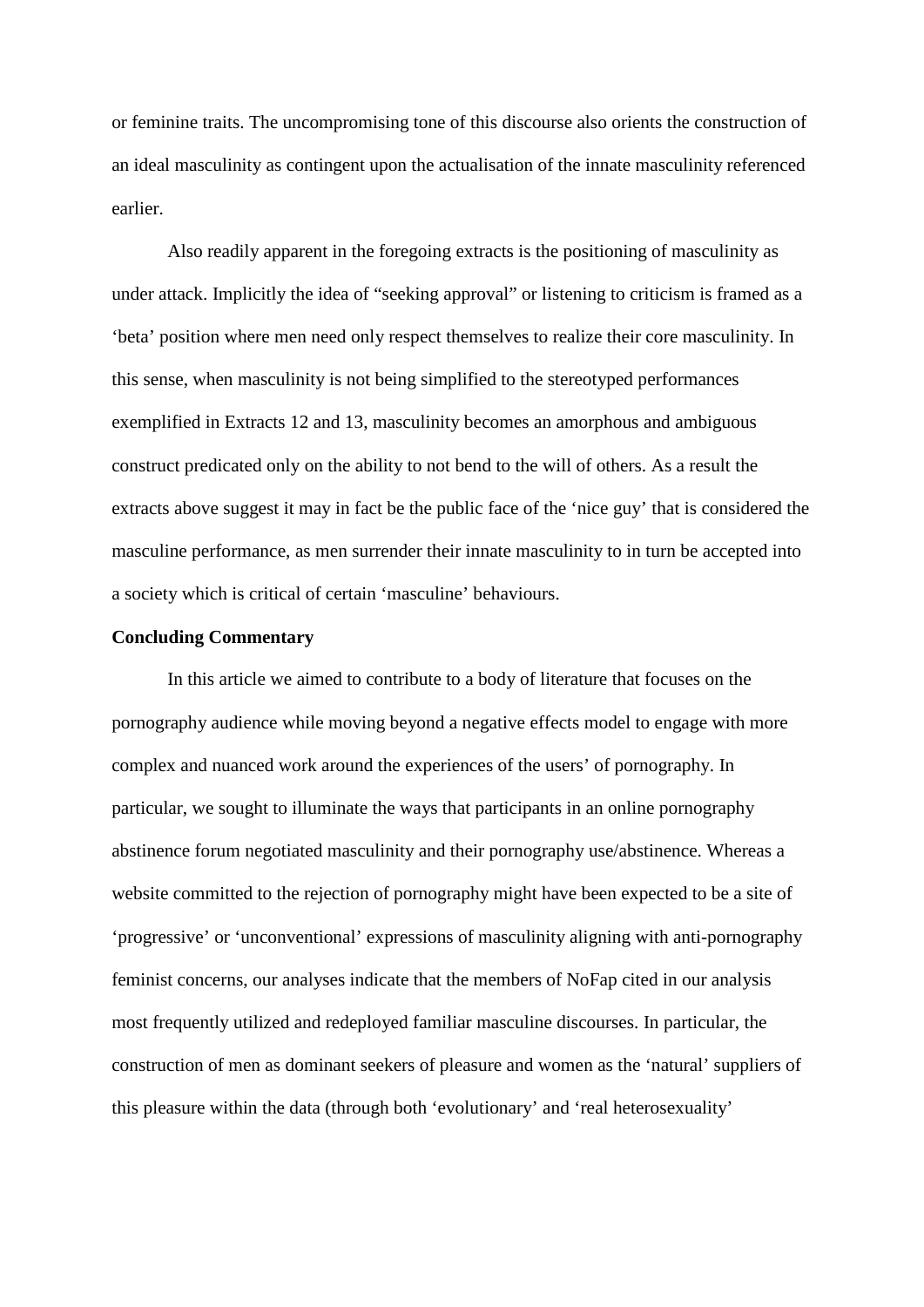discourses) simply reproduced 'common sense' sexual expectations of gendered dominance and submission (Gavey, 2005).

Moreover, across the data presented forum participants used discourses of autonomy and heterosexual agency to account for their refusal of pornography, as opposed to ethical or moral concerns about the content of pornography itself which remained somewhat ironically amorphous and unexamined. In line with Gabriel Cavaglion's (2009) study, users expressed a widely held concern around loss of agency through pornography's apparent power over them, which manifested most explicitly as concerns that pornography use was somehow interfering with the users' ability to achieve a sense of normality by attracting women. As such, it is perhaps unsurprising that users utilized discourses of agency, as they struggled to reconcile their confessions of a loss of sexual self-control with their positions as masculine subjects (Terry, 2012). Importantly, *how* abstaining from masturbating to pornography would increase users' masculinity, and why women would find this appealing remained largely uncriticised.

However, unlike Cavaglion (2009), we suggest that pornography users are acutely aware of normalizing pressures, which on the one hand situate coupled heterosexual sex as a prototypical ideal and on the other position pornography use and masturbation as well outside of this 'charmed circle' of valued sex (Rubin, 1984). Notably, users deployed discourses that involved both strong desires for 'real' sex alongside discourses of monogamy, and their distress over an apparent inability to achieve a fairly stereotypical relationship or sexual experience. Whereas Simon Lindgren's (2010) pornography users celebrated the hedonistic pornography consumption and masturbation as a badge of masculinity which makes "men into men" (p.183), the users of NoFap discussed masturbation and pornography as an imminent threat to 'real' sexual relationships and the realization of an idealized, yet elusive masculinity. Interestingly, in both NoFap and in Lindgren's pornography fan forums the maintenance of a homosocial environment almost eclipses the main topic of conversation,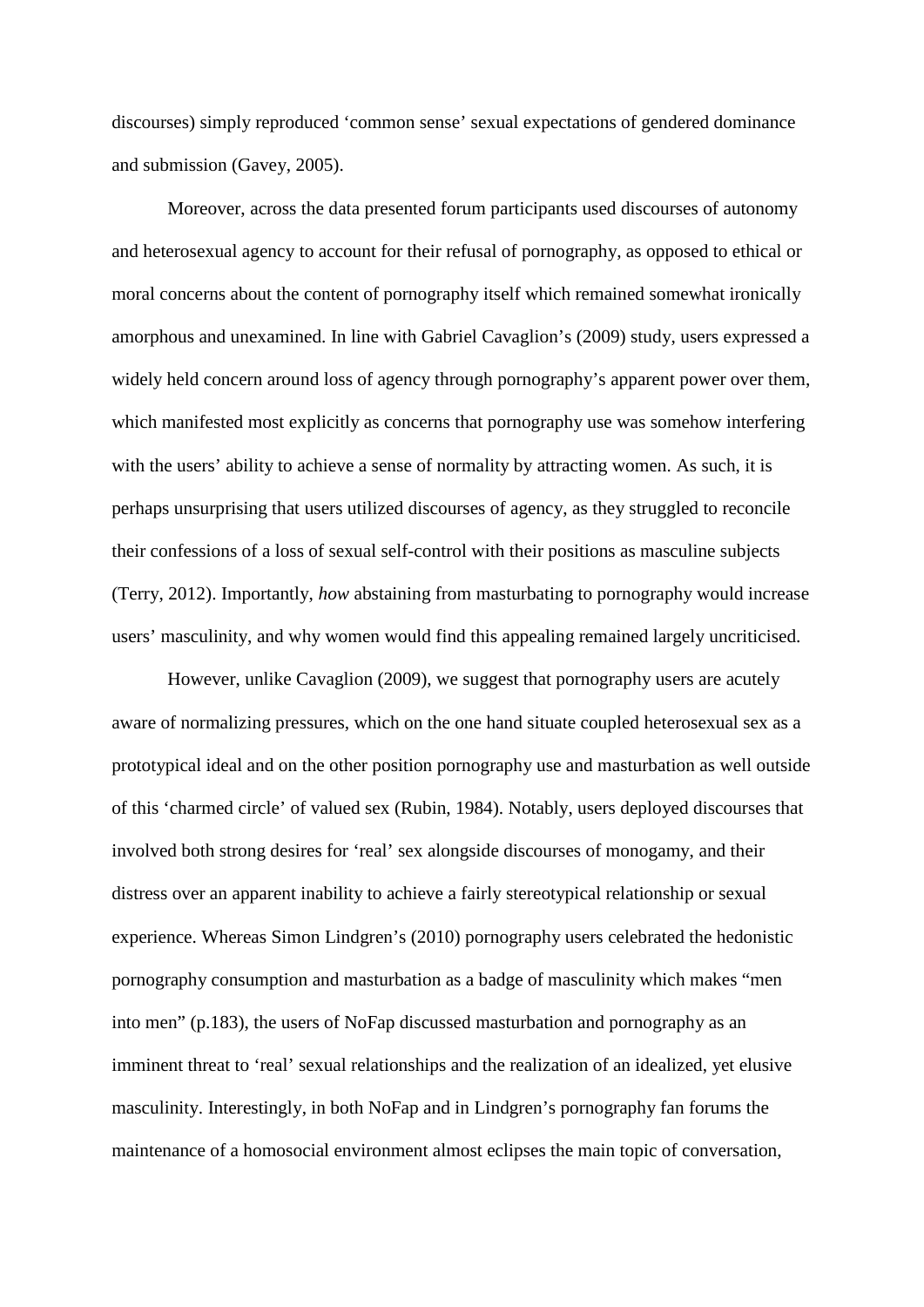such that whether men are celebrating or rejecting pornography, a sense of approval from other men is paramount.

Scholarship on pornography is inherently political and often controversial, and as such research that asks standard questions, uses standard research methods, and frames pornography use in the same ways will continue to find results that confirm popular assumptions (McKee, 2009). Our findings suggest that beyond the labelling of 'excessive' pornography use as 'pathological' are fraught negotiations of how to perform and convey 'appropriate' sexual desires and how this conduct relates to idealized forms of masculine behaviour. Our analysis highlights the struggle by forum members to gain (or regain) control over their masculinity, employing idealised masculine themes of self-control, selfactualisation, the rejection of feminist criticism, and the need for 'real sex' in order to justify their resistance to pornography use and masturbation. Here, men's control over themselves and the repetition of an aspiration to appropriate (hetero)sexual conduct highlights the efforts that are afforded in maintaining such a 'natural' state, while leaving the paradox of having to struggle to uncover an innate tendency unconsidered. In essence, the 'effect' of pornography use that NoFap members were most concerned about was its ability to highjack their sexuality, and as such impinge upon their 'real' masculine subjectivity. While user distress might well be described as pathological by some, we suggest that pornography scholarship must continue to ask questions about the ways that pornography use can be incorporated into individuals' meaning making, a focus too frequently sidelined within dominant psychological research paradigms.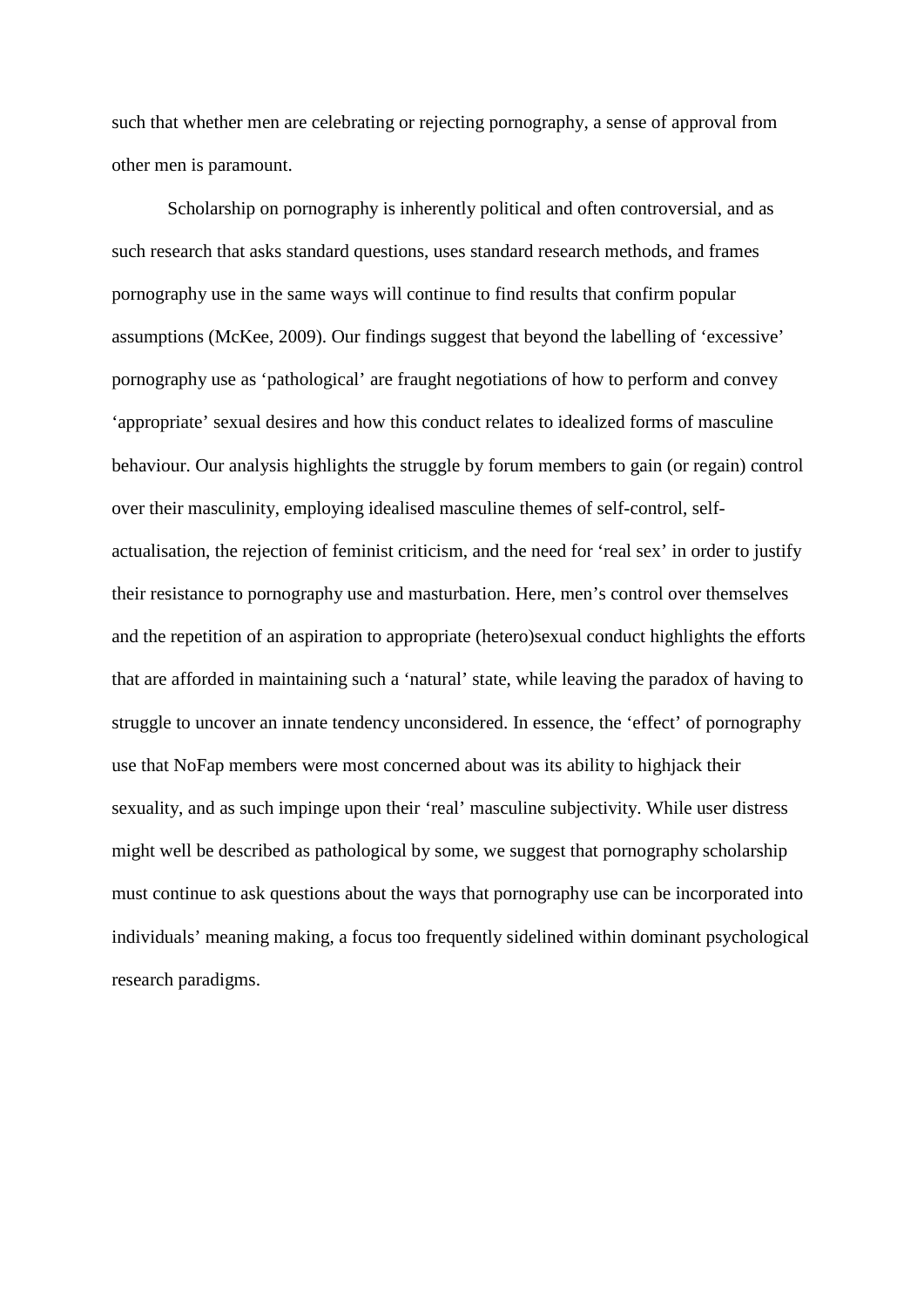#### **References**

- Attwood F (2002) Reading porn: The paradigm shift in pornography research. *Sexualities* 5(1), 91-105.
- Attwood F (2007) "Other" or "one of us"?: the porn user in public and academic discourse. *Participations: Journal of Audience and Reception Studies* 4(1).
- Attwood F (2011) The paradigm shift: Pornography research, sexualization and extreme images. *Sociology Compass*, *5*(1), 13-22.
- Bancroft J and Vukadinovic Z (2004) Sexual addiction, sexual compulsivity, sexual impulsivity, or what? Toward a theoretical model. *The Journal of Sex Research* 41(3): 225-234.
- Barker M (2014) Psychology and pornography: some reflections. *Porn Studies* 1(1-2): 120- 126.
- Bostwick JM and Bucci JA (2008) Internet sex addiction treated with naltrexone. *Mayo Clinic Proceedings* 83: 226–230.
- Braun V and Clarke V (2006) Using thematic analysis in psychology. *Qualitative Research in Psychology 3*(2): 77-101.
- Braun V and Clarke V (2012) Thematic analysis. In: Cooper H (ed) *Handbook of research methods in psychology.* Washington, DC: APA, pp.57–71.
- Burr V (2003) *Social constructivism* (2nd ed). Sussex: Routledge.
- Butler J (1999) *Gender trouble: feminism and the subversion of identity.* New York : Routledge.
- Cavaglion G (2009) Cyber-porn dependence: voices of distress in an Italian internet self-help community. *International Journal of Mental Health and Addiction* 7(2): 295-310.
- Connell RW (2005) *Masculinities* (2nd ed). Berkeley: University of California Press.
- DeKeseredy WS (2015) Critical criminological understandings of adult pornography and woman abuse: New progressive directions in research and theory. *International Journal for Crime, Justice and Social Democracy* 4(4): 4-21.
- Edley N (2001) Analysing masculinity: Interpretative repertoires, ideological dilemmas and subject positions. In Wetherell M, Taylor S, and Yates SJ (eds.), *Discourse as data: A guide for analysis*. Thousand Oaks: SAGE Publications, pp. 189-229.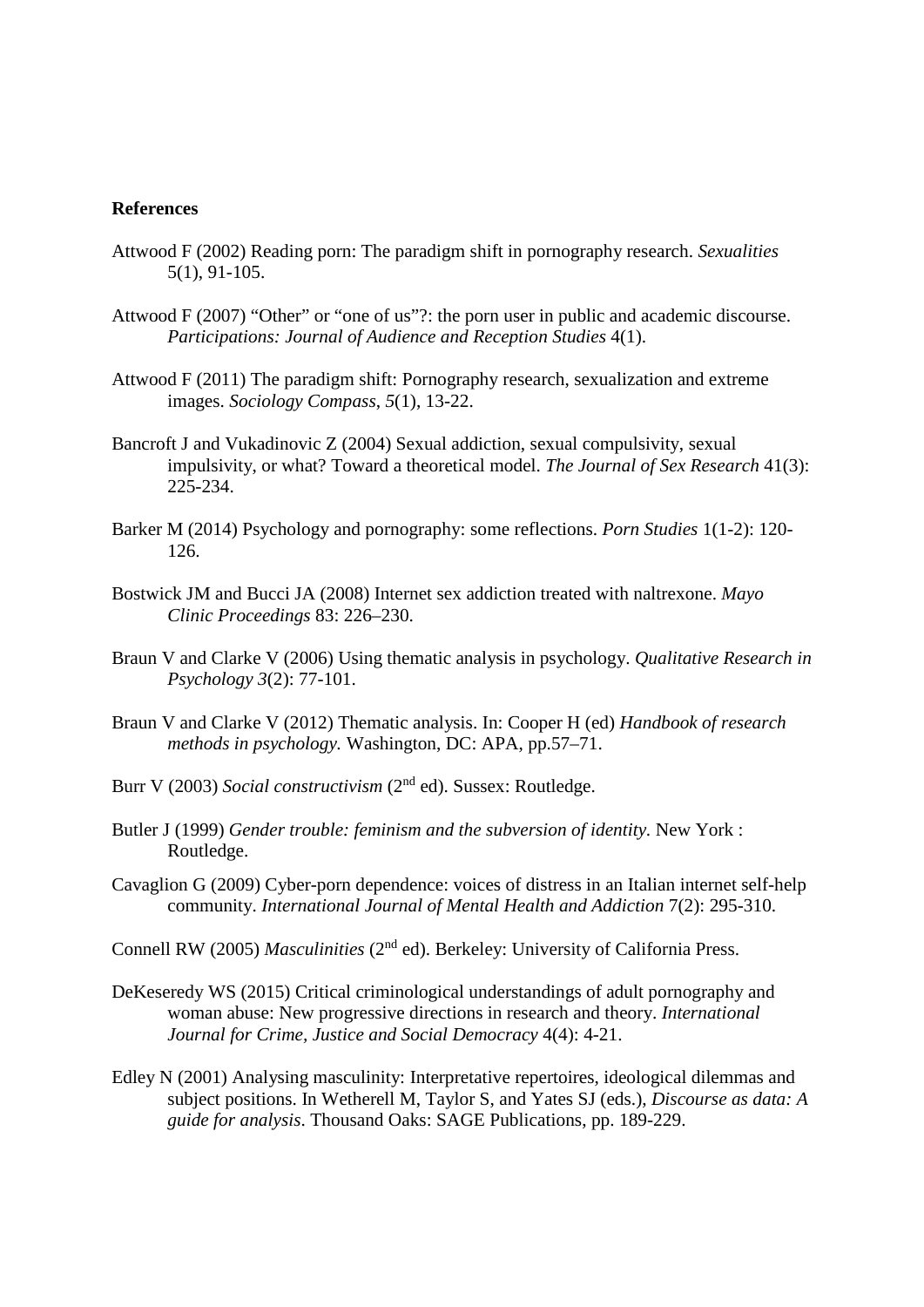- Edley N and Wetherell M (1997) Jockeying for position: The construction of masculine identities. *Discourse and Society* 8(2): 203-217.
- Eysenbach G and Till JE (2001) Ethical issues in qualitative research on internet communities. *British Medical Journal* 323(7321): 1103-5.
- Flicker S, Haans D, and Skinner H (2004) Ethical dilemmas in research on Internet communities. *Qualitative Health Research*, 14(1): 124-134.
- Foubert JD, Brosi MW, and Bannon RS (2011) Pornography viewing among fraternity men: Effects on bystander intervention, rape myth acceptance and behavioural intent to commit sexual assault. *Sexual Addiction & Compulsivity* 18(4): 212-231.
- Foucault M (1995) *Discipline and punish: The birth of the prison*. New York: Vintage Books.
- Garlick S (2012) Masculinity, pornography, and the history of masturbation. *Sexuality & Culture* 16(3): 306-320.
- Gavey N (1989) Feminist poststructuralism and discourse analysis. *Psychology of Women Quarterly* 13(4): 459.
- Gavey N (2005) Just sex. *The cultural scaffolding of rape.* Hove, Brighton: Routledge.
- Gough B (1998) Men and the discursive reproduction of sexism: Repertoires of difference and equality. *Feminism & Psychology* 8(1): 25-49.
- Griffiths M (2001) Sex on the internet: Observations and implications for internet sex addiction. *The Journal of Sex Research* 38(4): 333-342.
- Hardy S (2004) Reading pornography. *Sex education* 4(1): 3-18.
- Henderson M, Johnson, NF, and Auld G (2013) Silences of ethical practice: Dilemmas for researchers using social media. *Educational research and evaluation* 19(6): 546-560.
- Hilton D L (2013) Pornography addiction-a supranormal stimulus considered in the context of neuroplasticity. *Socioaffective Neuroscience & Psychology* 3.
- Hollway W (1989) *Subjectivity and method in psychology*. SAGE Publications.
- Holtz P, Kronberger N, and Wagner W (2012) Analysing internet forums: A practical guide. *Journal of Media Psychology: Theories, Methods, and Applications,* 24(2): 55-66.
- Laqueur TW (2003) *Solitary sex: a cultural history of masturbation*. New York: Zone Books.
- Ley D, Prause N, and Finn P (2014) The emperor has no clothes: a review of the 'pornography addiction 'model. *Current sexual health reports* 6: 94-105.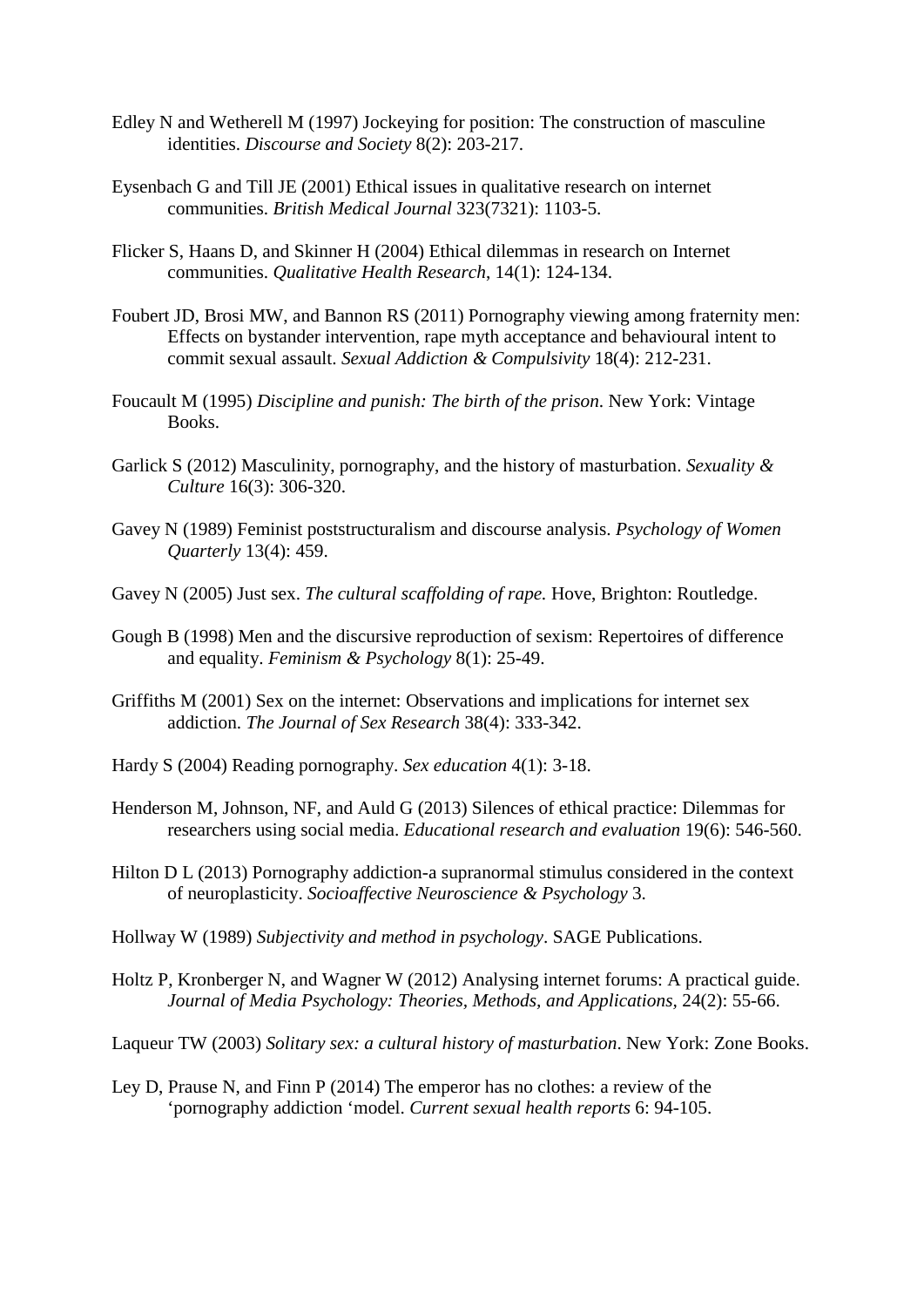- Lindgren S. (2010) Widening the glory hole: The discourse of online porn fandom. In Attwood, F. (ed.), *Porn. Com: Making Sense of Online Pornography.* New York: Peter Lang, pp. 171-185.
- Loftus D (2002) *Watching sex: How men really respond to pornography*. New York : Thunder's Mouth Press.
- McKee A (2009). Social scientists don't say 'Titwank'. *Sexualities*, 12(5), 629-646.
- McKee A, Albury K, and Lumby C. (2008) *The porn report.* Carlton : Melbourne University Press
- McPhillips K, Braun V, and Gavey N (2001) Defining (hetero) sex: How imperative is the "coital imperative"? *Women's Studies International Forum* 24(2): 229-240.
- Malamuth NM, Addison T, and Koss M (2000) Pornography and sexual aggression: Are there reliable effects and can we understand them? *Annual Review of Sex Research,*  11(1): 26-91.
- Markham, A. and Buchanan, E. (2012). *Ethical decision-making and Internet research: Recommendations from the AoIR Ethical Working Committee (Version 2.0).* Retrieved from: [http://www.dphu.org/uploads/attachements/books/books\\_5612\\_0.pdf](http://www.dphu.org/uploads/attachements/books/books_5612_0.pdf)
- Mattebo M, Tydén T, Häggström-Nordin E, Nilsson KW, and Larsson M (2013) Pornography consumption, sexual experiences, lifestyles, and self-rated health among male adolescents in Sweden. *Journal of Developmental & Behavioral Pediatrics*, *34*(7), 460-468.
- Messner MA (1998) The limits of "the male sex role": An analysis of the men's liberation and men's rights movements' discourse. *Gender & Society,* 12(3): 255-276.
- Mowlabocus S. and Wood R. (2015) Introduction: audiences and consumers of porn. *Porn Studies*, *2*(2-3), 118-122.
- Paasonen S (2010) Repetition and Hyperbole: The Gendered Choreographies of Heteroporn. In Boyle K (ed) *Everyday Pornography*. London: Routledge, 63–76.
- Rubin G (1984) Thinking sex: Notes for a radical theory of the politics of sexuality. *Social Perspectives in Lesbian and Gay Studies; A Reader*, 100-133.
- Taylor S. (2001) Locating and conducting discourse analytic research. In Wetherell M, Taylor S, and Yates SJ (eds.), *Discourse as data: A guide for analysis*. Thousand Oaks: SAGE Publications, pp. 5-49.
- Terry G (2012) 'I'm putting a lid on that desire': Celibacy, choice and control. *Sexualities* 15(7): 871-889.
- Thompson JD (2015) Invisible and everywhere: Heterosexuality in anti-pornography feminism. *Sexualities* 18(5-6): 750-764.